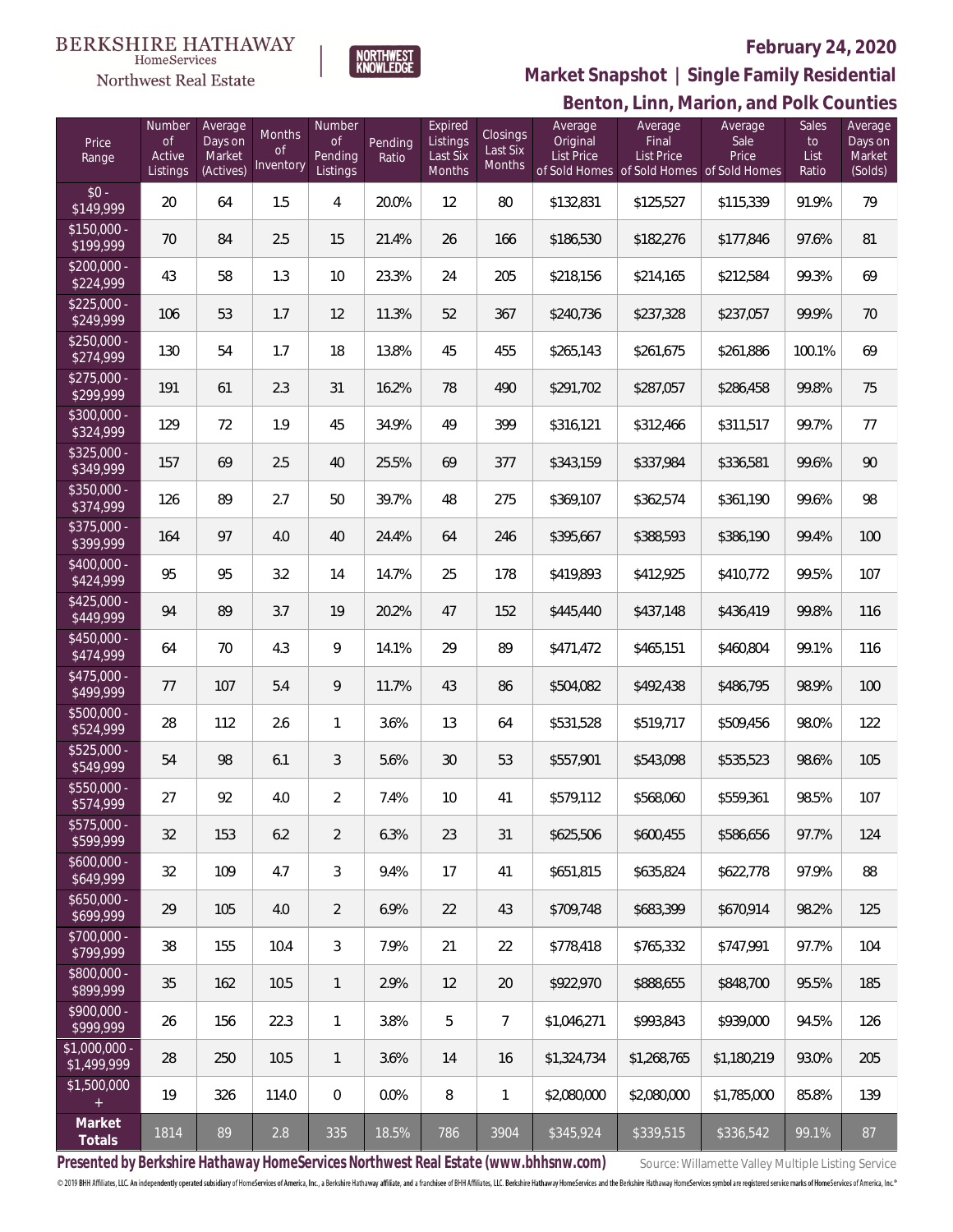

#### **February 24, 2020**



**Market Snapshot | Single Family Residential**

**Salem**

| Price<br>Range                | Number<br><b>of</b><br>Active<br>Listings | Average<br>Days on<br>Market<br>(Actives) | <b>Months</b><br><b>of</b><br>Inventory | Number<br><b>of</b><br>Pending<br>Listings | Pending<br>Ratio | Expired<br>Listings<br>Last Six<br>Months | Closings<br>Last Six<br><b>Months</b> | Average<br>Original<br>List Price | Average<br>Final<br>List Price<br>of Sold Homes of Sold Homes of Sold Homes | Average<br>Sale<br>Price | Sales<br>to<br>List<br>Ratio | Average<br>Days on<br>Market<br>(Solds) |
|-------------------------------|-------------------------------------------|-------------------------------------------|-----------------------------------------|--------------------------------------------|------------------|-------------------------------------------|---------------------------------------|-----------------------------------|-----------------------------------------------------------------------------|--------------------------|------------------------------|-----------------------------------------|
| $$0 -$<br>\$149,999           | $\overline{2}$                            | 76                                        | 0.6                                     | $\boldsymbol{0}$                           | 0.0%             | $\overline{2}$                            | 21                                    | \$137,852                         | \$128,158                                                                   | \$116,114                | 90.6%                        | 83                                      |
| $$150,000 -$<br>\$199,999     | 17                                        | 56                                        | 2.4                                     | 4                                          | 23.5%            | 11                                        | 42                                    | \$190,310                         | \$186,381                                                                   | \$177,660                | 95.3%                        | 68                                      |
| $$200,000 -$<br>\$224,999     | 16                                        | 54                                        | 1.1                                     | $\mathbf 0$                                | 0.0%             | 11                                        | 87                                    | \$218,183                         | \$212,831                                                                   | \$213,043                | 100.1%                       | 64                                      |
| $$225,000 -$<br>\$249,999     | 31                                        | 55                                        | 1.3                                     | $\overline{7}$                             | 22.6%            | 20                                        | 141                                   | \$241,351                         | \$237,670                                                                   | \$237,603                | 100.0%                       | 64                                      |
| $$250,000 -$<br>\$274,999     | 65                                        | 53                                        | 2.1                                     | 4                                          | 6.2%             | 15                                        | 189                                   | \$265,363                         | \$261,418                                                                   | \$261,544                | 100.0%                       | 68                                      |
| $$275,000 -$<br>\$299,999     | 65                                        | 48                                        | 1.9                                     | 15                                         | 23.1%            | 34                                        | 205                                   | \$293,470                         | \$286,877                                                                   | \$286,363                | 99.8%                        | 72                                      |
| $$300,000 -$<br>\$324,999     | 44                                        | 56                                        | 1.6                                     | 22                                         | 50.0%            | 22                                        | 168                                   | \$315,017                         | \$311,745                                                                   | \$311,356                | 99.9%                        | 75                                      |
| $$325,000 -$<br>\$349,999     | 43                                        | 63                                        | 2.0                                     | 26                                         | 60.5%            | 28                                        | 129                                   | \$344,438                         | \$337,343                                                                   | \$336,471                | 99.7%                        | 84                                      |
| $$350,000 -$<br>\$374,999     | 46                                        | 81                                        | 2.8                                     | 25                                         | 54.3%            | 16                                        | 98                                    | \$372,703                         | \$364,567                                                                   | \$361,252                | 99.1%                        | 92                                      |
| $$375,000 -$<br>\$399,999     | 56                                        | 83                                        | 4.3                                     | 15                                         | 26.8%            | 20                                        | 79                                    | \$397,408                         | \$389,387                                                                   | \$386,143                | 99.2%                        | 92                                      |
| $$400,000 -$<br>\$424,999     | 27                                        | 102                                       | 3.2                                     | 5                                          | 18.5%            | 11                                        | 51                                    | \$422,135                         | \$414,930                                                                   | \$412,758                | 99.5%                        | 96                                      |
| $$425,000 -$<br>\$449,999     | 39                                        | 76                                        | 4.1                                     | $\overline{7}$                             | 17.9%            | 13                                        | 57                                    | \$451,196                         | \$439,312                                                                   | \$437,363                | 99.6%                        | 117                                     |
| $$450,000 -$<br>\$474,999     | 29                                        | 67                                        | 6.2                                     | $\overline{2}$                             | 6.9%             | 5                                         | 28                                    | \$481,369                         | \$465,333                                                                   | \$460,978                | 99.1%                        | 147                                     |
| \$475,000 -<br>\$499,999      | 33                                        | 88                                        | 6.4                                     | $\mathbf{1}$                               | 3.0%             | 10                                        | 31                                    | \$502,443                         | \$493,223                                                                   | \$487,626                | 98.9%                        | 99                                      |
| \$500,000 -<br>\$524,999      | 11                                        | 119                                       | 3.7                                     | $\boldsymbol{0}$                           | 0.0%             | 5                                         | 18                                    | \$537,155                         | \$522,483                                                                   | \$509,610                | 97.5%                        | 94                                      |
| $$525,000 -$<br>\$549,999     | 19                                        | 72                                        | 5.4                                     | $\mathbf 0$                                | 0.0%             | 14                                        | 21                                    | \$568,067                         | \$548,849                                                                   | \$537,831                | 98.0%                        | 120                                     |
| \$550,000 -<br>\$574,999      | 9                                         | 47                                        | 3.6                                     | $\mathbf{1}$                               | 11.1%            | $\overline{4}$                            | 15                                    | \$592,460                         | \$577,372                                                                   | \$559,480                | 96.9%                        | 106                                     |
| $$575,000 -$<br>\$599,999     | 15                                        | 100                                       | 7.5                                     | $\overline{0}$                             | 0.0%             | 9                                         | 12                                    | \$607,425                         | \$595,883                                                                   | \$584,658                | 98.1%                        | 94                                      |
| $$600,000 -$<br>\$649,999     | 12                                        | 117                                       | 5.5                                     | $\mathbf{1}$                               | 8.3%             | 5                                         | 13                                    | \$638,292                         | \$637,300                                                                   | \$625,685                | 98.2%                        | 68                                      |
| $$650,000 -$<br>\$699,999     | 15                                        | 95                                        | 5.3                                     | $\mathbf 0$                                | 0.0%             | 9                                         | 17                                    | \$717,440                         | \$687,118                                                                   | \$675,725                | 98.3%                        | 140                                     |
| $$700,000 -$<br>\$799,999     | 15                                        | 196                                       | 9.0                                     | $\overline{2}$                             | 13.3%            | $\overline{7}$                            | 10                                    | \$763,180                         | \$751,890                                                                   | \$745,200                | 99.1%                        | 95                                      |
| \$800,000 -<br>\$899,999      | 13                                        | 129                                       | 13.0                                    | $\overline{0}$                             | 0.0%             | $\mathfrak{Z}$                            | 6                                     | \$840,650                         | \$835,815                                                                   | \$822,500                | 98.4%                        | 228                                     |
| $$900,000 -$<br>\$999,999     | 4                                         | 173                                       | 4.8                                     | $\mathbf{1}$                               | 25.0%            | $\mathbf{1}$                              | 5                                     | \$1,014,980                       | \$999,980                                                                   | \$930,000                | 93.0%                        | 80                                      |
| $$1,000,000 -$<br>\$1,499,999 | 12                                        | 231                                       | 8.0                                     | $\mathbf{1}$                               | 8.3%             | 5                                         | 9                                     | \$1,321,972                       | \$1,317,527                                                                 | \$1,225,944              | 93.0%                        | 149                                     |
| \$1,500,000<br>$+$            | $\overline{7}$                            | 225                                       | 42.0                                    | $\boldsymbol{0}$                           | 0.0%             | 3                                         | 1                                     | \$2,080,000                       | \$2,080,000                                                                 | \$1,785,000              | 85.8%                        | 139                                     |
| Market<br>Totals              | 645                                       | 80                                        | 2.7                                     | 139                                        | 21.6%            | 283                                       | 1453                                  | \$348,100                         | \$341,256                                                                   | \$337,956                | 99.0%                        | 82                                      |

Presented by Berkshire Hathaway HomeServices Northwest Real Estate (www.bhhsnw.com) source: Willamette Valley Multiple Listing Service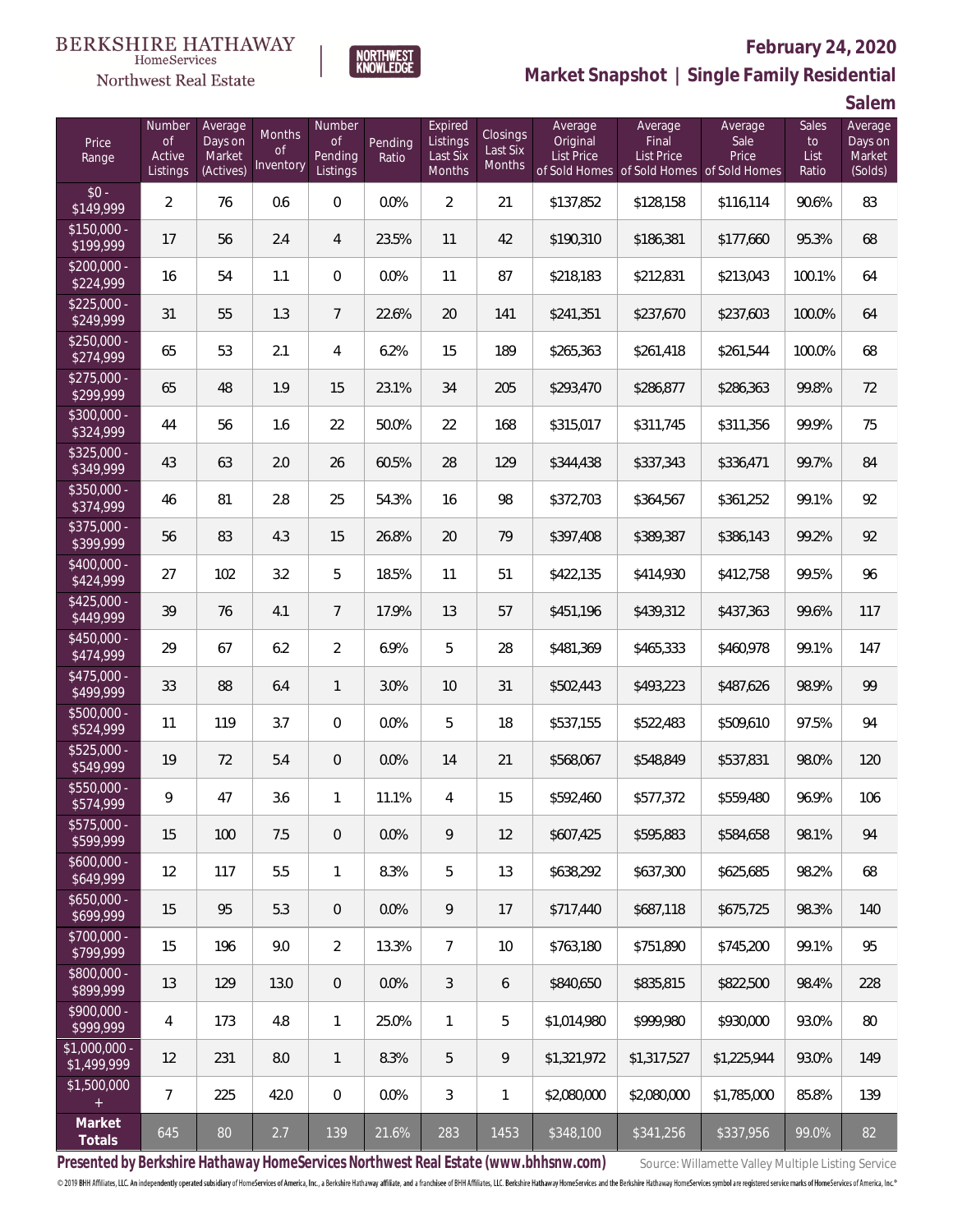**Marion and Polk Counties**



**Market Snapshot | Single Family Residential**

#### NORTHWEST<br>KNOWLEDGE  $\label{lem:sevices} \textsc{Home} \textsc{Service} \textsc{s}$ Northwest Real Estate Number Average Number Expired

| Price<br>Range                | Number<br><b>of</b><br>Active<br>Listings | Average<br>Days on<br>Market<br>(Actives) | <b>Months</b><br>0f<br>Inventory | Number<br><b>of</b><br>Pending<br>Listings | Pending<br>Ratio | Expired<br>Listings<br>Last Six<br>Months | Closings<br>Last Six<br>Months | Average<br>Original<br><b>List Price</b> | Average<br>Final<br><b>List Price</b><br>of Sold Homes of Sold Homes of Sold Homes | Average<br>Sale<br>Price | <b>Sales</b><br>to<br>List<br>Ratio | Average<br>Days on<br>Market<br>(Solds) |
|-------------------------------|-------------------------------------------|-------------------------------------------|----------------------------------|--------------------------------------------|------------------|-------------------------------------------|--------------------------------|------------------------------------------|------------------------------------------------------------------------------------|--------------------------|-------------------------------------|-----------------------------------------|
| $$0 -$<br>\$149,999           | 13                                        | 66                                        | 1.7                              | $\overline{2}$                             | 15.4%            | 5                                         | 46                             | \$136,763                                | \$129,620                                                                          | \$118,689                | 91.6%                               | 74                                      |
| $$150,000 -$<br>\$199,999     | 36                                        | 59                                        | 2.5                              | 9                                          | 25.0%            | 15                                        | 87                             | \$187,700                                | \$182,940                                                                          | \$177,523                | 97.0%                               | 83                                      |
| $$200,000 -$<br>\$224,999     | 23                                        | 57                                        | 1.1                              | $\overline{7}$                             | 30.4%            | 13                                        | 129                            | \$220,045                                | \$215,357                                                                          | \$212,918                | 98.9%                               | 68                                      |
| $$225,000 -$<br>\$249,999     | 53                                        | 49                                        | 1.4                              | 9                                          | 17.0%            | 30                                        | 232                            | \$241,833                                | \$238,307                                                                          | \$237,537                | 99.7%                               | 68                                      |
| $$250,000 -$<br>\$274,999     | 89                                        | 53                                        | 1.7                              | 13                                         | 14.6%            | 28                                        | 312                            | \$265,404                                | \$261,939                                                                          | \$261,978                | 100.0%                              | 68                                      |
| $$275,000 -$<br>\$299,999     | 119                                       | 56                                        | 2.0                              | 24                                         | 20.2%            | 55                                        | 364                            | \$292,119                                | \$287,222                                                                          | \$286,618                | 99.8%                               | 75                                      |
| $$300,000 -$<br>\$324,999     | 88                                        | 63                                        | 1.8                              | 36                                         | 40.9%            | 37                                        | 291                            | \$316,102                                | \$312,507                                                                          | \$311,488                | 99.7%                               | 77                                      |
| $$325,000 -$<br>\$349,999     | 107                                       | 64                                        | 2.6                              | 34                                         | 31.8%            | 48                                        | 246                            | \$344,823                                | \$339,042                                                                          | \$337,099                | 99.4%                               | 94                                      |
| \$350,000 -<br>\$374,999      | 86                                        | 86                                        | 2.8                              | 36                                         | 41.9%            | 30                                        | 185                            | \$371,500                                | \$363,839                                                                          | \$361,231                | 99.3%                               | 97                                      |
| \$375,000 -<br>\$399,999      | 108                                       | 94                                        | 4.1                              | 25                                         | 23.1%            | 40                                        | 158                            | \$396,876                                | \$388,910                                                                          | \$386,535                | 99.4%                               | 108                                     |
| \$400,000 -<br>\$424,999      | 60                                        | 114                                       | 3.3                              | 12                                         | 20.0%            | 21                                        | 110                            | \$422,189                                | \$414,212                                                                          | \$411,164                | 99.3%                               | 116                                     |
| $$425,000 -$<br>\$449,999     | 69                                        | 97                                        | 4.1                              | 12                                         | 17.4%            | 25                                        | 100                            | \$446,278                                | \$437,797                                                                          | \$437,360                | 99.9%                               | 133                                     |
| $$450,000 -$<br>\$474,999     | 48                                        | 72                                        | 5.1                              | 5                                          | 10.4%            | 14                                        | 56                             | \$472,033                                | \$464,559                                                                          | \$461,972                | 99.4%                               | 133                                     |
| $$475,000 -$<br>\$499,999     | 60                                        | 101                                       | 7.5                              | $\overline{4}$                             | 6.7%             | 26                                        | 48                             | \$502,018                                | \$492,601                                                                          | \$487,412                | 98.9%                               | 106                                     |
| \$500,000 -<br>\$524,999      | 19                                        | 129                                       | 2.8                              | $\Omega$                                   | 0.0%             | 9                                         | 41                             | \$528,397                                | \$518,714                                                                          | \$509,102                | 98.1%                               | 113                                     |
| \$525,000 -<br>\$549,999      | 35                                        | 75                                        | 6.6                              | 2                                          | 5.7%             | 20                                        | 32                             | \$559,239                                | \$543,941                                                                          | \$536,145                | 98.6%                               | 110                                     |
| \$550,000 -<br>\$574,999      | 16                                        | 85                                        | 4.0                              | $\overline{2}$                             | 12.5%            | 8                                         | 24                             | \$581,738                                | \$570,141                                                                          | \$557,917                | 97.9%                               | 99                                      |
| \$575,000 -<br>\$599,999      | 22                                        | 103                                       | 5.7                              | $\overline{0}$                             | 0.0%             | 19                                        | 23                             | \$625,382                                | \$598,791                                                                          | \$585,970                | 97.9%                               | 116                                     |
| $$600,000 -$<br>\$649,999     | 24                                        | 117                                       | 6.0                              | $\overline{2}$                             | 8.3%             | 10                                        | 24                             | \$647,758                                | \$638,842                                                                          | \$624,687                | 97.8%                               | 83                                      |
| $$650,000 -$<br>\$699,999     | 19                                        | 111                                       | 4.4                              | $\overline{0}$                             | 0.0%             | 14                                        | 26                             | \$704,906                                | \$683,195                                                                          | \$672,634                | 98.5%                               | 130                                     |
| $$700,000 -$<br>\$799,999     | $30\,$                                    | 169                                       | 13.8                             | 3                                          | 10.0%            | 12                                        | 13                             | \$775,446                                | \$759,069                                                                          | \$742,077                | 97.8%                               | 102                                     |
| \$800,000 -<br>\$899,999      | 22                                        | 206                                       | 14.7                             | $\overline{0}$                             | 0.0%             | $\overline{7}$                            | 9                              | \$865,322                                | \$862,099                                                                          | \$839,889                | 97.4%                               | 215                                     |
| $$900,000 -$<br>\$999,999     | 17                                        | 165                                       | 17.0                             | $\mathbf{1}$                               | 5.9%             | $\overline{2}$                            | 6                              | \$1,060,817                              | \$999,650                                                                          | \$941,333                | 94.2%                               | 137                                     |
| $$1,000,000$ -<br>\$1,499,999 | 19                                        | 232                                       | 9.5                              | $\mathbf{1}$                               | 5.3%             | 9                                         | 12                             | \$1,324,229                              | \$1,279,229                                                                        | \$1,190,292              | 93.0%                               | 203                                     |
| \$1,500,000<br>$+$            | 11                                        | 191                                       | 66.0                             | $\,0\,$                                    | 0.0%             | 4                                         | 1                              | \$2,080,000                              | \$2,080,000                                                                        | \$1,785,000              | 85.8%                               | 139                                     |
| Market<br>Totals              | 1193                                      | 87                                        | 2.8                              | 239                                        | 20.0%            | 501                                       | 2575                           | \$345,662                                | \$339,264                                                                          | \$336,134                | 99.1%                               | 89                                      |

Presented by Berkshire Hathaway HomeServices Northwest Real Estate (www.bhhsnw.com) source: Willamette Valley Multiple Listing Service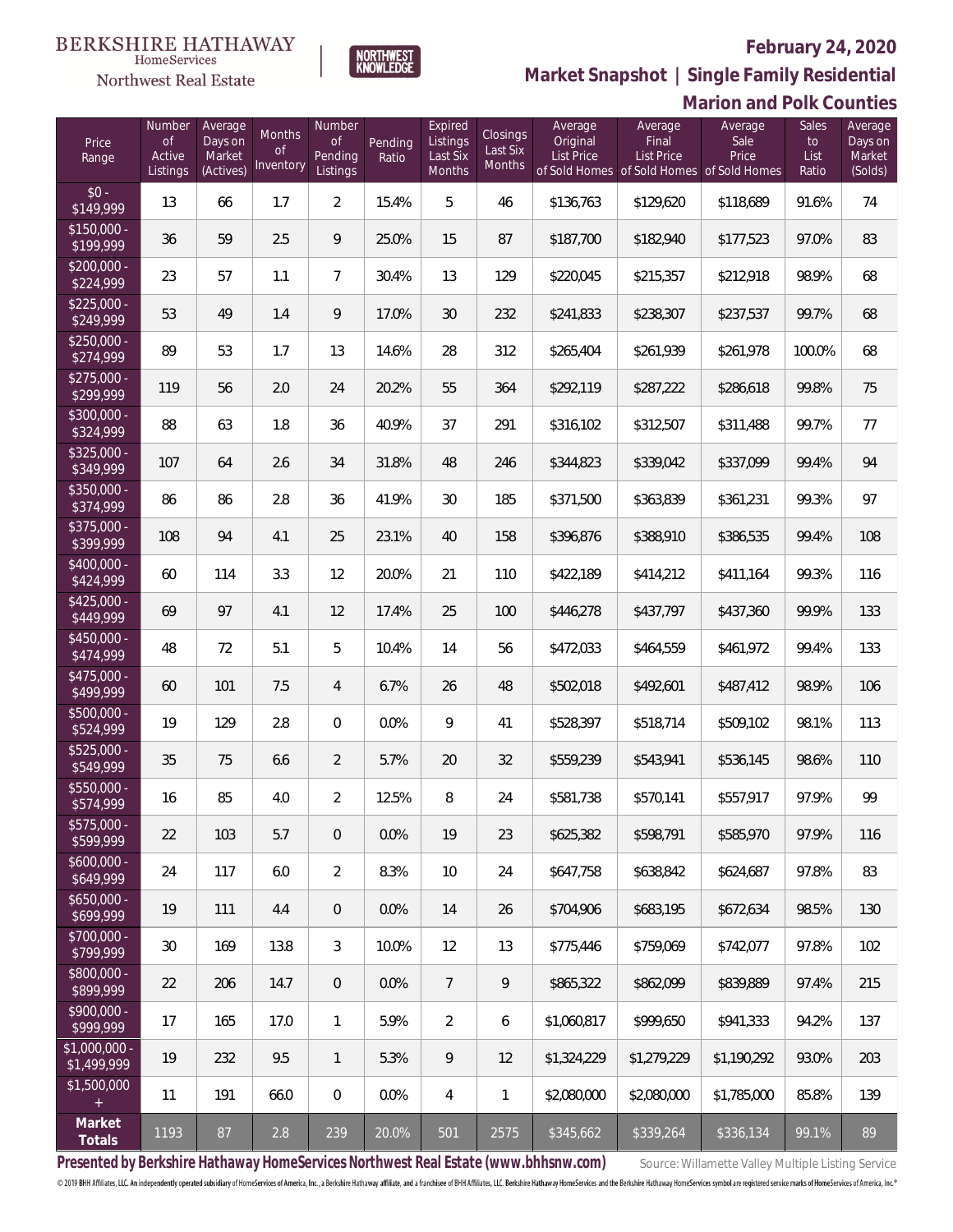



### **February 24, 2020**

**Market Snapshot | Single Family Residential**

**Keizer**

| Price<br>Range               | Number<br><b>of</b><br>Active<br>Listings | Average<br>Days on<br>Market<br>(Actives) | <b>Months</b><br><sub>of</sub><br>Inventory | Number<br><b>of</b><br>Pending<br>Listings | Pending<br>Ratio | Expired<br>Listings<br>Last Six<br>Months | Closings<br>Last Six<br><b>Months</b> | Average<br>Original<br>List Price | Average<br>Final<br>List Price<br>of Sold Homes of Sold Homes of Sold Homes | Average<br>Sale<br>Price | Sales<br>to<br>List<br>Ratio | Average<br>Days on<br>Market<br>(Solds) |
|------------------------------|-------------------------------------------|-------------------------------------------|---------------------------------------------|--------------------------------------------|------------------|-------------------------------------------|---------------------------------------|-----------------------------------|-----------------------------------------------------------------------------|--------------------------|------------------------------|-----------------------------------------|
| $$0 -$<br>\$149,999          | $\mathbf 0$                               | N/A                                       | 0.0                                         | $\overline{0}$                             | N/A              | $\mathbf{1}$                              | $\mathbf{1}$                          | \$98,000                          | \$98,000                                                                    | \$140,000                | 142.9%                       | 23                                      |
| $$150,000 -$<br>\$199,999    | $\overline{2}$                            | 130                                       | 3.0                                         | $\mathbf{1}$                               | 50.0%            | $\mathbf 0$                               | 4                                     | \$182,950                         | \$182,950                                                                   | \$181,438                | 99.2%                        | 138                                     |
| $$200,000 -$<br>\$224,999    | $\mathbf 0$                               | N/A                                       | 0.0                                         | $\overline{2}$                             | N/A              | $\boldsymbol{0}$                          | 6                                     | \$225,800                         | \$213,467                                                                   | \$212,667                | 99.6%                        | 80                                      |
| $$225,000 -$<br>\$249,999    | $\overline{2}$                            | 77                                        | 0.7                                         | $\mathbf{1}$                               | 50.0%            | $\mathbf{1}$                              | 17                                    | \$242,829                         | \$240,006                                                                   | \$237,629                | 99.0%                        | 58                                      |
| $$250,000 -$<br>\$274,999    | 6                                         | 28                                        | 1.2                                         | $\overline{2}$                             | 33.3%            | $\mathfrak{Z}$                            | 31                                    | \$261,590                         | \$260,048                                                                   | \$262,971                | 101.1%                       | 56                                      |
| $$275,000 -$<br>\$299,999    | 10                                        | 43                                        | 1.3                                         | $\overline{2}$                             | 20.0%            | $\mathfrak{Z}$                            | 46                                    | \$291,176                         | \$288,636                                                                   | \$287,466                | 99.6%                        | 64                                      |
| $$300,000 -$<br>\$324,999    | 14                                        | 62                                        | 2.2                                         | 5                                          | 35.7%            | $\overline{2}$                            | 38                                    | \$321,268                         | \$317,321                                                                   | \$313,012                | 98.6%                        | 78                                      |
| $$325,000 -$<br>\$349,999    | 13                                        | 34                                        | 2.7                                         | 3                                          | 23.1%            | $\overline{4}$                            | 29                                    | \$344,503                         | \$342,772                                                                   | \$338,748                | 98.8%                        | 66                                      |
| $$350,000 -$<br>\$374,999    | $\overline{7}$                            | 66                                        | 2.3                                         | $\mathbf{1}$                               | 14.3%            | $\mathfrak{Z}$                            | 18                                    | \$370,511                         | \$360,372                                                                   | \$360,115                | 99.9%                        | 75                                      |
| \$375,000 -<br>\$399,999     | 10                                        | 127                                       | 3.2                                         | $\mathbf{1}$                               | 10.0%            | 3                                         | 19                                    | \$395,353                         | \$389,958                                                                   | \$387,826                | 99.5%                        | 73                                      |
| \$400,000 -<br>\$424,999     | $\overline{7}$                            | 236                                       | 4.2                                         | $\boldsymbol{0}$                           | 0.0%             | $\overline{4}$                            | 10                                    | \$410,075                         | \$411,275                                                                   | \$408,395                | 99.3%                        | 104                                     |
| \$425,000 -<br>\$449,999     | 10                                        | 124                                       | 4.0                                         | $\boldsymbol{0}$                           | 0.0%             | 5                                         | 15                                    | \$437,877                         | \$438,694                                                                   | \$438,914                | 100.1%                       | 167                                     |
| $$450,000 -$<br>\$474,999    | 3                                         | 59                                        | 2.6                                         | $\boldsymbol{0}$                           | 0.0%             | $\mathfrak{Z}$                            | $\overline{7}$                        | \$454,657                         | \$458,371                                                                   | \$462,381                | 100.9%                       | 162                                     |
| $$475,000 -$<br>\$499,999    | $\overline{2}$                            | 52                                        | 6.0                                         | $\boldsymbol{0}$                           | 0.0%             | $\mathfrak{Z}$                            | $\overline{2}$                        | \$487,250                         | \$487,250                                                                   | \$485,000                | 99.5%                        | 52                                      |
| \$500,000 -<br>\$524,999     | $\mathbf{1}$                              | 139                                       | 0.9                                         | $\overline{0}$                             | 0.0%             | $\overline{0}$                            | $\overline{7}$                        | \$525,657                         | \$519,486                                                                   | \$506,857                | 97.6%                        | 80                                      |
| \$525,000 -<br>\$549,999     | 5                                         | 44                                        | 30.0                                        | 1                                          | 20.0%            | $\mathbf{1}$                              | $\mathbf{1}$                          | \$564,900                         | \$549,950                                                                   | \$540,000                | 98.2%                        | 106                                     |
| \$550,000 -<br>\$574,999     | $\boldsymbol{0}$                          | N/A                                       | 0.0                                         | $\mathbf{0}$                               | N/A              | $\sqrt{2}$                                | 1                                     | \$550,000                         | \$550,000                                                                   | \$550,000                | 100.0%                       | $\boldsymbol{0}$                        |
| \$575,000 -<br>\$599,999     | $\,0\,$                                   | N/A                                       | 0.0                                         | $\mathbf 0$                                | N/A              | $\overline{2}$                            | $\mathbf{1}$                          | \$750,000                         | \$599,000                                                                   | \$589,000                | 98.3%                        | 447                                     |
| $$600,000 -$<br>\$649,999    | 3                                         | 84                                        | N/A                                         | $\mathbf 0$                                | 0.0%             | $\overline{0}$                            | $\boldsymbol{0}$                      | N/A                               | N/A                                                                         | N/A                      | N/A                          | N/A                                     |
| $$650,000 -$<br>\$699,999    | $\mathbf 0$                               | N/A                                       | N/A                                         | $\overline{0}$                             | N/A              | $\sqrt{a}$                                | $\overline{0}$                        | N/A                               | N/A                                                                         | N/A                      | N/A                          | N/A                                     |
| \$700,000 -<br>\$799,999     | $\mathbf{1}$                              | 81                                        | N/A                                         | $\mathbf 0$                                | 0.0%             | $\overline{0}$                            | $\boldsymbol{0}$                      | N/A                               | N/A                                                                         | N/A                      | N/A                          | N/A                                     |
| \$800,000 -<br>\$899,999     | $\mathbf{1}$                              | 549                                       | N/A                                         | $\overline{0}$                             | 0.0%             | $\sqrt{a}$                                | $\overline{0}$                        | N/A                               | N/A                                                                         | N/A                      | N/A                          | N/A                                     |
| \$900,000 -<br>\$999,999     | $\mathbf{1}$                              | 68                                        | N/A                                         | $\boldsymbol{0}$                           | 0.0%             | $\overline{0}$                            | $\boldsymbol{0}$                      | N/A                               | N/A                                                                         | N/A                      | N/A                          | N/A                                     |
| \$1,000,000 -<br>\$1,499,999 | $\mathbf{1}$                              | 165                                       | N/A                                         | $\overline{0}$                             | 0.0%             | $\theta$                                  | $\overline{0}$                        | N/A                               | N/A                                                                         | N/A                      | N/A                          | N/A                                     |
| \$1,500,000<br>$\pm$         | $\mathbf 0$                               | N/A                                       | N/A                                         | $\boldsymbol{0}$                           | N/A              | $\mathbf 0$                               | $\boldsymbol{0}$                      | N/A                               | N/A                                                                         | N/A                      | N/A                          | N/A                                     |
| Market<br><b>Totals</b>      | 99                                        | 88                                        | 2.3                                         | 19                                         | 19.2%            | 40                                        | 253                                   | \$334,254                         | \$330,575                                                                   | \$328,961                | 99.5%                        | 80                                      |

Presented by Berkshire Hathaway HomeServices Northwest Real Estate (www.bhhsnw.com) source: Willamette Valley Multiple Listing Service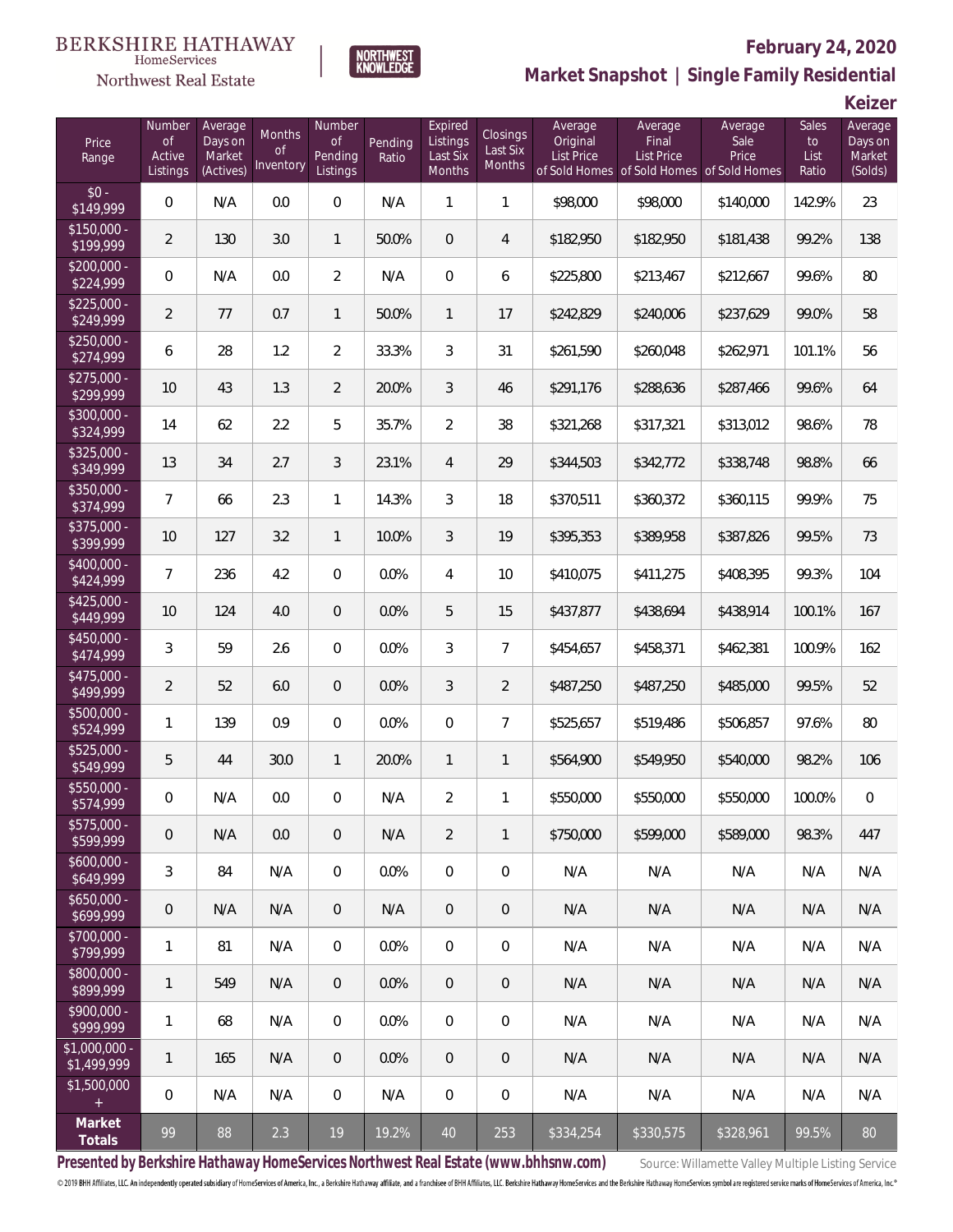

### **February 24, 2020**

**Market Snapshot | Single Family Residential**

| <b>Central Salem</b> |  |
|----------------------|--|
|----------------------|--|

| Price<br>Range                | Number<br><b>of</b><br>Active<br>Listings | Average<br>Days on<br>Market<br>(Actives) | Months<br><b>of</b><br>Inventory | Number<br><b>of</b><br>Pending<br>Listings | Pending<br>Ratio | Expired<br>Listings<br>Last Six<br>Months | Closings<br>Last Six<br>Months | Average<br>Original<br>List Price | Average<br>Final<br><b>List Price</b><br>of Sold Homes of Sold Homes | Average<br>Sale<br>Price<br>of Sold Homes | Sales<br>to<br>List<br>Ratio | Average<br>Days on<br>Market<br>(Solds) |
|-------------------------------|-------------------------------------------|-------------------------------------------|----------------------------------|--------------------------------------------|------------------|-------------------------------------------|--------------------------------|-----------------------------------|----------------------------------------------------------------------|-------------------------------------------|------------------------------|-----------------------------------------|
| $$0 -$<br>\$149,999           | $\mathbf{1}$                              | 38                                        | 0.7                              | $\overline{0}$                             | 0.0%             | 1                                         | 9                              | \$143,589                         | \$127,967                                                            | \$115,889                                 | 90.6%                        | 72                                      |
| $$150,000 -$<br>\$199,999     | $\overline{7}$                            | 54                                        | 2.0                              | $\overline{2}$                             | 28.6%            | $7\overline{ }$                           | 21                             | \$185,638                         | \$182,352                                                            | \$176,802                                 | 97.0%                        | 64                                      |
| $$200,000 -$<br>\$224,999     | $\overline{7}$                            | 62                                        | 1.0                              | $\overline{0}$                             | 0.0%             | $\overline{2}$                            | 44                             | \$219,253                         | \$212,553                                                            | \$213,204                                 | 100.3%                       | 68                                      |
| $$225,000 -$<br>\$249,999     | 15                                        | 65                                        | 1.8                              | 1                                          | 6.7%             | 8                                         | 51                             | \$238,451                         | \$234,586                                                            | \$235,654                                 | 100.5%                       | 61                                      |
| $$250,000 -$<br>\$274,999     | 24                                        | 66                                        | 4.1                              | $\overline{2}$                             | 8.3%             | 4                                         | 35                             | \$264,117                         | \$260,729                                                            | \$261,049                                 | 100.1%                       | 65                                      |
| $$275,000 -$<br>\$299,999     | 8                                         | 47                                        | 1.8                              | $\overline{0}$                             | 0.0%             | 6                                         | 26                             | \$292,877                         | \$284,531                                                            | \$285,433                                 | 100.3%                       | 84                                      |
| $$300,000 -$<br>\$324,999     | $\overline{2}$                            | 107                                       | 0.8                              | $\overline{0}$                             | 0.0%             | 3                                         | 16                             | \$319,250                         | \$315,494                                                            | \$313,847                                 | 99.5%                        | 53                                      |
| $$325,000 -$<br>\$349,999     | $\overline{2}$                            | 35                                        | 1.5                              | $\overline{0}$                             | 0.0%             | $\mathbf{1}$                              | 8                              | \$342,163                         | \$337,213                                                            | \$337,725                                 | 100.2%                       | 49                                      |
| $$350,000 -$<br>\$374,999     | $\overline{2}$                            | 91                                        | N/A                              | $\overline{0}$                             | 0.0%             | $\mathbf{1}$                              | $\mathbf 0$                    | N/A                               | N/A                                                                  | N/A                                       | N/A                          | N/A                                     |
| $$375,000 -$<br>\$399,999     | $\mathbf{1}$                              | 103                                       | 2.0                              | $\overline{0}$                             | 0.0%             | $\overline{0}$                            | 3                              | \$411,633                         | \$387,967                                                            | \$378,300                                 | 97.5%                        | 79                                      |
| \$400,000 -<br>\$424,999      | 0                                         | N/A                                       | 0.0                              | $\overline{0}$                             | N/A              | $\mathbf{0}$                              | $\mathbf{1}$                   | \$429,900                         | \$419,900                                                            | \$413,000                                 | 98.4%                        | 65                                      |
| $$425,000 -$<br>\$449,999     | $\mathbf{1}$                              | 402                                       | 6.0                              | $\overline{0}$                             | 0.0%             | $\overline{0}$                            | $\mathbf{1}$                   | \$425,000                         | \$425,000                                                            | \$425,000                                 | 100.0%                       | 84                                      |
| $$450,000 -$<br>\$474,999     | $\mathbf{1}$                              | 19                                        | 6.0                              | $\overline{0}$                             | 0.0%             | $\overline{0}$                            | $\mathbf{1}$                   | \$458,200                         | \$458,200                                                            | \$450,000                                 | 98.2%                        | 58                                      |
| \$475,000 -<br>\$499,999      | $\overline{0}$                            | N/A                                       | N/A                              | $\overline{0}$                             | N/A              | $\overline{0}$                            | $\overline{0}$                 | N/A                               | N/A                                                                  | N/A                                       | N/A                          | N/A                                     |
| $$500,000 -$<br>\$524,999     | 0                                         | N/A                                       | N/A                              | $\overline{0}$                             | N/A              | $\overline{0}$                            | $\mathbf 0$                    | N/A                               | N/A                                                                  | N/A                                       | N/A                          | N/A                                     |
| $$525,000 -$<br>\$549,999     | $\overline{0}$                            | N/A                                       | N/A                              | $\overline{0}$                             | N/A              | $\overline{0}$                            | $\theta$                       | N/A                               | N/A                                                                  | N/A                                       | N/A                          | N/A                                     |
| \$550,000 -<br>\$574,999      | 0                                         | N/A                                       | N/A                              | 0                                          | N/A              | $\overline{0}$                            | $\mathbf 0$                    | N/A                               | N/A                                                                  | N/A                                       | N/A                          | N/A                                     |
| $$575,000 -$<br>\$599,999     | $\mathbf 0$                               | N/A                                       | N/A                              | 0                                          | N/A              | 0                                         | $\overline{0}$                 | N/A                               | N/A                                                                  | N/A                                       | N/A                          | N/A                                     |
| $$600,000 -$<br>\$649,999     | 0                                         | N/A                                       | N/A                              | $\overline{0}$                             | N/A              | $\mathbf 0$                               | $\boldsymbol{0}$               | N/A                               | N/A                                                                  | N/A                                       | N/A                          | N/A                                     |
| $$650,000 -$<br>\$699,999     | $\mathsf{O}\xspace$                       | N/A                                       | N/A                              | $\overline{0}$                             | N/A              | $\mathbf{0}$                              | $\overline{0}$                 | N/A                               | N/A                                                                  | N/A                                       | N/A                          | N/A                                     |
| \$700,000 -<br>\$799,999      | 1                                         | 108                                       | N/A                              | 0                                          | 0.0%             | $\mathbf 0$                               | $\boldsymbol{0}$               | N/A                               | N/A                                                                  | N/A                                       | N/A                          | N/A                                     |
| \$800,000 -<br>\$899,999      | 0                                         | N/A                                       | N/A                              | $\overline{0}$                             | N/A              | $\mathbf{0}$                              | $\overline{0}$                 | N/A                               | N/A                                                                  | N/A                                       | N/A                          | N/A                                     |
| \$900,000 -<br>\$999,999      | 0                                         | N/A                                       | N/A                              | 0                                          | N/A              | $\mathbf 0$                               | 0                              | N/A                               | N/A                                                                  | N/A                                       | N/A                          | N/A                                     |
| $$1,000,000$ -<br>\$1,499,999 | 0                                         | N/A                                       | N/A                              | $\overline{0}$                             | N/A              | $\mathbf{0}$                              | $\overline{0}$                 | N/A                               | N/A                                                                  | N/A                                       | N/A                          | N/A                                     |
| \$1,500,000<br>$\pm$          | 0                                         | N/A                                       | N/A                              | $\overline{0}$                             | N/A              | $\mathbf 0$                               | $\mathbf 0$                    | N/A                               | N/A                                                                  | N/A                                       | N/A                          | N/A                                     |
| Market<br>Totals              | 72                                        | 68                                        | 2.0                              | 5 <sub>1</sub>                             | 6.9%             | 33                                        | 216                            | \$251,162                         | \$245,524                                                            | \$244,719                                 | 99.7%                        | 66                                      |

NORTHWEST<br>KNOWLEDGE

Presented by Berkshire Hathaway HomeServices Northwest Real Estate (www.bhhsnw.com) source: Willamette Valley Multiple Listing Service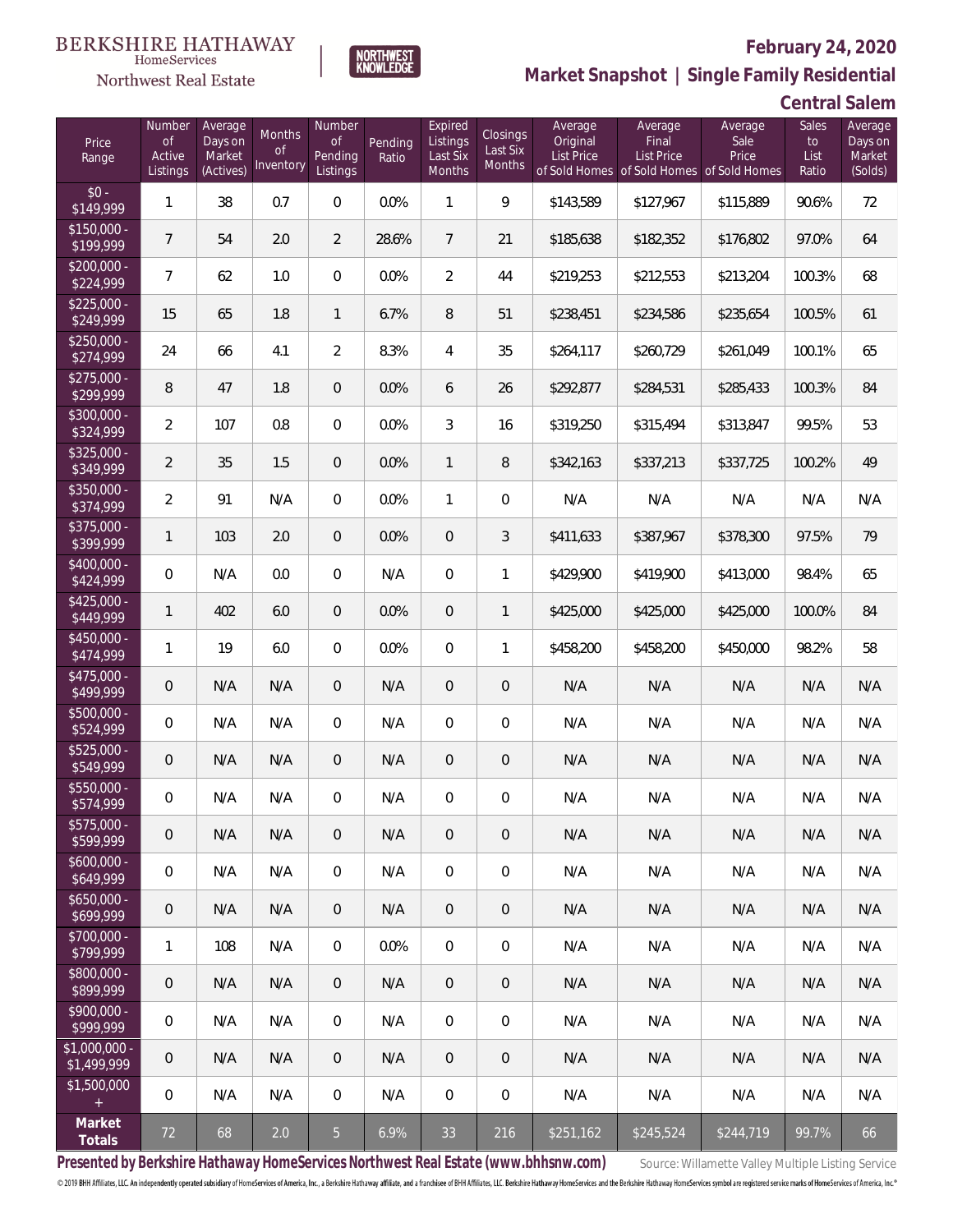**Suburban E Salem/North**



**Market Snapshot | Single Family Residential**

#### **BERKSHIRE HATHAWAY** NORTHWEST<br>KNOWLFDGF  $\label{lem:sevices} \textsc{Home} \textsc{Service} \textsc{s}$

Northwest Real Estate

| Price<br>Range               | Number<br><b>of</b><br>Active<br>Listings | Average<br>Days on<br>Market<br>(Actives) | Months<br>Οf<br>Inventory | Number<br><b>of</b><br>Pending<br>Listings | Pending<br>Ratio | Expired<br>Listings<br>Last Six<br>Months | Closings<br>Last Six<br>Months | Average<br>Original<br><b>List Price</b> | Average<br>Final<br><b>List Price</b><br>of Sold Homes of Sold Homes of Sold Homes | Average<br>Sale<br>Price | Sales<br>to<br>List<br>Ratio | Average<br>Days on<br>Market<br>(Solds) |
|------------------------------|-------------------------------------------|-------------------------------------------|---------------------------|--------------------------------------------|------------------|-------------------------------------------|--------------------------------|------------------------------------------|------------------------------------------------------------------------------------|--------------------------|------------------------------|-----------------------------------------|
| $$0 -$<br>$\sqrt{$149,999}$  | $\overline{0}$                            | N/A                                       | 0.0                       | 0                                          | N/A              | $\mathbf{1}$                              | 4                              | \$165,450                                | \$155,953                                                                          | \$118,500                | 76.0%                        | 152                                     |
| $$150,000 -$<br>\$199,999    | $\mathbf{1}$                              | 56                                        | 2.0                       | $\overline{2}$                             | 200.0%           | $\overline{2}$                            | 3                              | \$172,300                                | \$172,300                                                                          | \$170,550                | 99.0%                        | 30                                      |
| $$200,000 -$<br>\$224,999    | $\overline{2}$                            | 40                                        | 1.3                       | 0                                          | 0.0%             | $\overline{4}$                            | 9                              | \$216,464                                | \$211,131                                                                          | \$209,197                | 99.1%                        | 70                                      |
| $$225,000 -$<br>\$249,999    | 3                                         | 44                                        | 1.1                       | $\overline{2}$                             | 66.7%            | $\overline{2}$                            | 16                             | \$242,775                                | \$240,581                                                                          | \$238,068                | 99.0%                        | 65                                      |
| $$250,000 -$<br>\$274,999    | 10                                        | 75                                        | 1.5                       | $\overline{0}$                             | 0.0%             | $\mathbf{1}$                              | 41                             | \$265,553                                | \$262,980                                                                          | \$262,710                | 99.9%                        | 67                                      |
| $$275,000 -$<br>\$299,999    | 17                                        | 48                                        | 1.9                       | $\overline{7}$                             | 41.2%            | $7\overline{ }$                           | 54                             | \$293,658                                | \$287,730                                                                          | \$286,583                | 99.6%                        | 73                                      |
| $$300,000 -$<br>\$324,999    | 15                                        | 57                                        | 2.2                       | 17                                         | 113.3%           | $\overline{7}$                            | 41                             | \$312,334                                | \$308,619                                                                          | \$310,129                | 100.5%                       | 81                                      |
| $$325,000 -$<br>\$349,999    | 6                                         | 57                                        | 1.3                       | 21                                         | 350.0%           | $\overline{0}$                            | 28                             | \$342,248                                | \$338,394                                                                          | \$338,890                | 100.1%                       | 71                                      |
| $$350,000 -$<br>\$374,999    | 6                                         | 93                                        | 3.3                       | $\overline{7}$                             | 116.7%           | $\overline{4}$                            | 11                             | \$359,686                                | \$360,464                                                                          | \$362,317                | 100.5%                       | 60                                      |
| $$375,000 -$<br>\$399,999    | $\overline{4}$                            | 57                                        | 2.0                       | 6                                          | 150.0%           | $\mathbf{1}$                              | 12                             | \$391,620                                | \$387,453                                                                          | \$384,058                | 99.1%                        | 89                                      |
| $$400,000 -$<br>\$424,999    | $\mathbf{1}$                              | 3                                         | N/A                       | $\overline{2}$                             | 200.0%           | $\mathbf 0$                               | $\mathbf 0$                    | N/A                                      | N/A                                                                                | N/A                      | N/A                          | N/A                                     |
| \$425,000 -<br>\$449,999     | $\sqrt{3}$                                | 122                                       | N/A                       | $\mathbf{1}$                               | 33.3%            | $\overline{0}$                            | 0                              | N/A                                      | N/A                                                                                | N/A                      | N/A                          | N/A                                     |
| $$450,000 -$<br>\$474,999    | $\boldsymbol{0}$                          | N/A                                       | N/A                       | $\overline{0}$                             | N/A              | $\mathbf 0$                               | $\mathbf 0$                    | N/A                                      | N/A                                                                                | N/A                      | N/A                          | N/A                                     |
| $$475,000 -$<br>\$499,999    | $\overline{a}$                            | 59                                        | 12.0                      | $\overline{0}$                             | 0.0%             | $\overline{0}$                            | $\mathbf{1}$                   | \$479,900                                | \$479,900                                                                          | \$475,900                | 99.2%                        | 47                                      |
| $$500,000 -$<br>\$524,999    | $\boldsymbol{0}$                          | N/A                                       | 0.0                       | $\overline{0}$                             | N/A              | $\overline{0}$                            | $\mathbf{1}$                   | \$579,900                                | \$539,000                                                                          | \$509,000                | 94.4%                        | 136                                     |
| $$525,000 -$<br>\$549,999    | 1                                         | 103                                       | 3.0                       | $\overline{0}$                             | 0.0%             | $\overline{0}$                            | $\overline{2}$                 | \$597,400                                | \$559,450                                                                          | \$538,357                | 96.2%                        | 164                                     |
| $$550,000 -$<br>\$574,999    | $\mathbf{1}$                              | 14                                        | 3.0                       | 0                                          | 0.0%             | 0                                         | $\overline{2}$                 | \$615,450                                | \$596,950                                                                          | \$555,000                | 93.0%                        | 80                                      |
| $$575,000 -$<br>\$599,999    | $\mathbf{1}$                              | 158                                       | 3.0                       | 0                                          | 0.0%             | $\mathbf{1}$                              | $\overline{2}$                 | \$589,500                                | \$589,500                                                                          | \$582,500                | 98.8%                        | 57                                      |
| $$600,000 -$<br>\$649,999    | $\boldsymbol{0}$                          | N/A                                       | N/A                       | $\mathbf 0$                                | N/A              | $\mathbf 0$                               | $\,0\,$                        | N/A                                      | N/A                                                                                | N/A                      | N/A                          | N/A                                     |
| $$650,000 -$<br>\$699,999    | $\mathbf{1}$                              | 147                                       | 6.0                       | $\overline{0}$                             | 0.0%             | $\overline{0}$                            | $\mathbf{1}$                   | \$689,900                                | \$659,000                                                                          | \$659,000                | 100.0%                       | 170                                     |
| \$700,000 -<br>\$799,999     | $\overline{2}$                            | 374                                       | N/A                       | $\overline{0}$                             | 0.0%             | $\mathbf{1}$                              | $\mathbf 0$                    | N/A                                      | N/A                                                                                | N/A                      | N/A                          | N/A                                     |
| \$800,000 -<br>\$899,999     | $\boldsymbol{0}$                          | N/A                                       | N/A                       | $\overline{0}$                             | N/A              | $\mathbf{1}$                              | $\,0\,$                        | N/A                                      | N/A                                                                                | N/A                      | N/A                          | N/A                                     |
| \$900,000 -<br>\$999,999     | 0                                         | N/A                                       | N/A                       | $\overline{0}$                             | N/A              | $\mathbf 0$                               | $\,0\,$                        | N/A                                      | N/A                                                                                | N/A                      | N/A                          | N/A                                     |
| \$1,000,000 -<br>\$1,499,999 | $\mathbf{1}$                              | 177                                       | 3.0                       | $\overline{0}$                             | 0.0%             | $\mathbf{1}$                              | $\overline{2}$                 | \$1,244,450                              | \$1,224,450                                                                        | \$1,088,000              | 88.9%                        | 192                                     |
| \$1,500,000<br>$\pm$         | 0                                         | N/A                                       | 0.0                       | $\overline{0}$                             | N/A              | $\mathbf 0$                               | $\mathbf{1}$                   | \$2,080,000                              | \$2,080,000                                                                        | \$1,785,000              | 85.8%                        | 139                                     |
| Market<br>Totals             | 77                                        | 73                                        | 2.0                       | 65                                         | 84.4%            | 33                                        | 231                            | \$323,482                                | \$318,837                                                                          | \$314,628                | 98.7%                        | 76                                      |

Presented by Berkshire Hathaway HomeServices Northwest Real Estate (www.bhhsnw.com) source: Willamette Valley Multiple Listing Service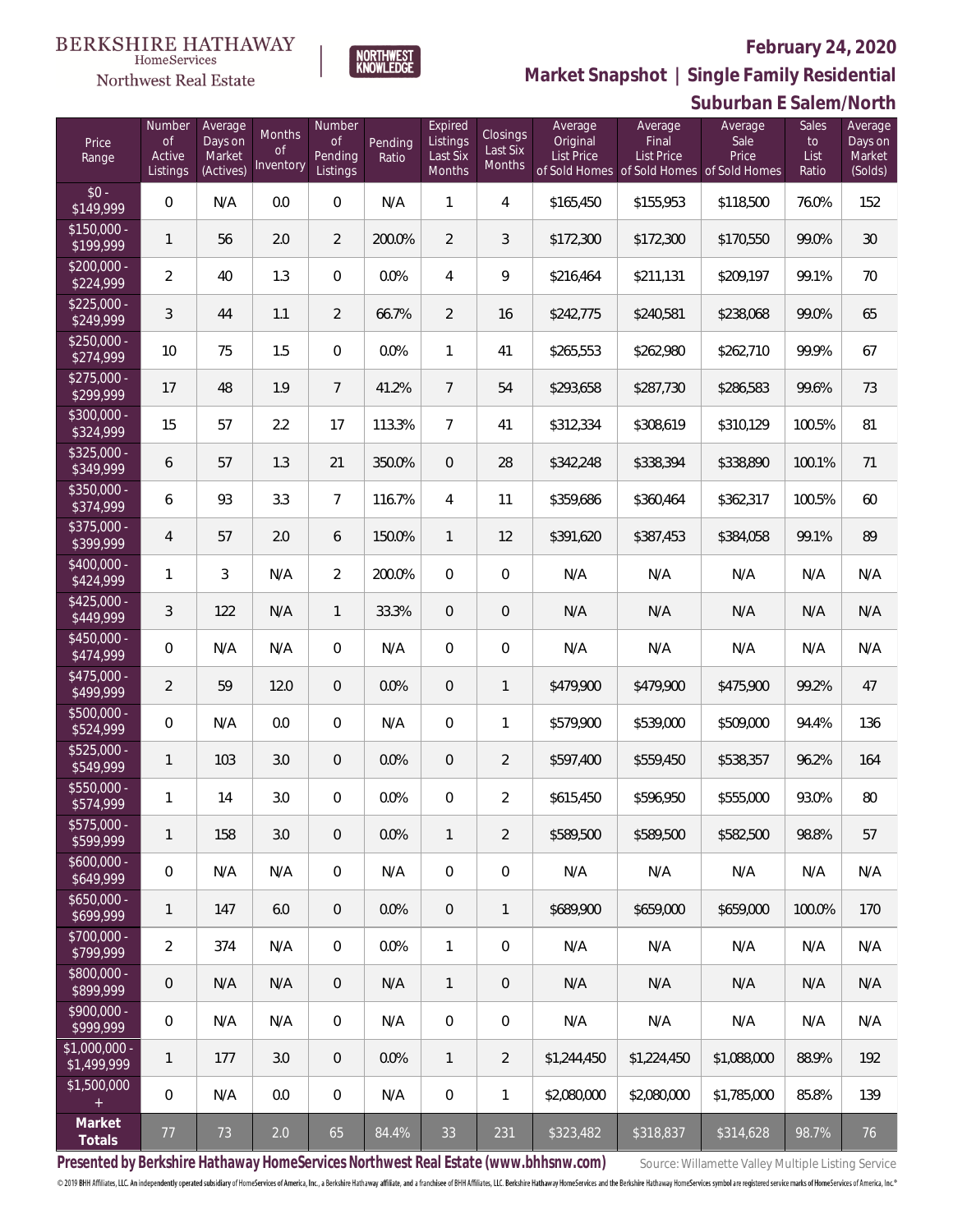

# **February 24, 2020**



**NORTHWEST**<br>KNOWLEDGE

| Price<br>Range               | Number<br><b>of</b><br>Active<br>Listings | Average<br>Days on<br>Market<br>(Actives) | Months<br><b>of</b><br>Inventory | Number<br><b>of</b><br>Pending<br>Listings | Pending<br>Ratio | Expired<br>Listings<br>Last Six<br>Months | <b>Closings</b><br>Last Six<br>Months | Average<br>Original<br><b>List Price</b> | Average<br>Final<br>List Price<br>of Sold Homes of Sold Homes of Sold Homes | Average<br>Sale<br>Price | Sales<br>to<br>List<br>Ratio | Average<br>Days on<br>Market<br>(Solds) |
|------------------------------|-------------------------------------------|-------------------------------------------|----------------------------------|--------------------------------------------|------------------|-------------------------------------------|---------------------------------------|------------------------------------------|-----------------------------------------------------------------------------|--------------------------|------------------------------|-----------------------------------------|
| $$0 -$<br>\$149,999          | 1                                         | 113                                       | 0.9                              | $\overline{0}$                             | 0.0%             | $\overline{0}$                            | $\overline{7}$                        | \$117,114                                | \$113,543                                                                   | \$114,343                | 100.7%                       | 62                                      |
| $$150,000 -$<br>\$199,999    | $\mathbf{1}$                              | 26                                        | 1.2                              | $\overline{0}$                             | 0.0%             | $\mathbf{1}$                              | 5                                     | \$195,760                                | \$195,760                                                                   | \$181,780                | 92.9%                        | 88                                      |
| $$200,000 -$<br>\$224,999    | $\overline{3}$                            | 66                                        | 1.3                              | $\overline{0}$                             | 0.0%             | $\mathbf{1}$                              | 14                                    | \$221,935                                | \$218,021                                                                   | \$214,921                | 98.6%                        | 51                                      |
| $$225,000 -$<br>\$249,999    | 5                                         | 41                                        | 1.2                              | $\overline{0}$                             | 0.0%             | $\overline{4}$                            | 26                                    | \$239,354                                | \$238,158                                                                   | \$240,314                | 100.9%                       | 64                                      |
| $$250,000 -$<br>\$274,999    | 10                                        | 31                                        | 1.5                              | $\mathbf{1}$                               | 10.0%            | $\overline{7}$                            | 39                                    | \$265,954                                | \$261,510                                                                   | \$262,558                | 100.4%                       | 72                                      |
| $$275,000 -$<br>\$299,999    | 10                                        | 38                                        | 2.1                              | $\overline{2}$                             | 20.0%            | 8                                         | 29                                    | \$290,834                                | \$284,269                                                                   | \$284,648                | 100.1%                       | 75                                      |
| $$300,000 -$<br>\$324,999    | 3                                         | 96                                        | 1.6                              | $\overline{2}$                             | 66.7%            | 3                                         | 11                                    | \$321,391                                | \$318,345                                                                   | \$309,227                | 97.1%                        | 101                                     |
| $$325,000 -$<br>\$349,999    | $\overline{2}$                            | 50                                        | 3.0                              | $\overline{0}$                             | 0.0%             | $\overline{2}$                            | $\overline{4}$                        | \$342,450                                | \$337,425                                                                   | \$334,325                | 99.1%                        | 72                                      |
| $$350,000 -$<br>\$374,999    | $\overline{a}$                            | 69                                        | 4.0                              | $\mathbf{1}$                               | 50.0%            | $\mathbf 0$                               | 3                                     | \$373,267                                | \$358,600                                                                   | \$353,633                | 98.6%                        | 41                                      |
| $$375,000 -$<br>\$399,999    | 0                                         | N/A                                       | 0.0                              | $\overline{0}$                             | N/A              | $\overline{0}$                            | $\overline{2}$                        | \$392,250                                | \$392,250                                                                   | \$389,750                | 99.4%                        | 239                                     |
| $$400,000 -$<br>\$424,999    | $\overline{0}$                            | N/A                                       | 0.0                              | $\overline{0}$                             | N/A              | $\mathbf 0$                               | $\mathbf{1}$                          | \$339,000                                | \$439,000                                                                   | \$420,000                | 95.7%                        | 62                                      |
| $$425,000 -$<br>\$449,999    | 3                                         | 60                                        | 6.0                              | $\overline{0}$                             | 0.0%             | $\mathbf{1}$                              | 3                                     | \$464,967                                | \$438,300                                                                   | \$434,167                | 99.1%                        | 79                                      |
| $$450,000 -$<br>\$474,999    | 1                                         | 10                                        | 3.0                              | $\overline{0}$                             | 0.0%             | $\mathbf 0$                               | $\overline{2}$                        | \$510,325                                | \$474,475                                                                   | \$466,000                | 98.2%                        | 181                                     |
| $$475,000 -$<br>\$499,999    | 3                                         | 53                                        | 18.0                             | $\mathbf{1}$                               | 33.3%            | $\overline{0}$                            | $\mathbf{1}$                          | \$525,000                                | \$499,900                                                                   | \$499,900                | 100.0%                       | 298                                     |
| $$500,000 -$<br>\$524,999    | 1                                         | 139                                       | 1.5                              | $\overline{0}$                             | 0.0%             | $\mathbf 0$                               | $\overline{4}$                        | \$531,975                                | \$529,475                                                                   | \$511,219                | 96.6%                        | 81                                      |
| \$525,000 -<br>\$549,999     | $\mathbf{1}$                              | 91                                        | 1.2                              | $\overline{0}$                             | 0.0%             | $\mathbf{1}$                              | 5                                     | \$575,980                                | \$545,960                                                                   | \$541,280                | 99.1%                        | 93                                      |
| $$550,000 -$<br>\$574,999    | 1                                         | 10                                        | N/A                              | $\overline{0}$                             | 0.0%             | $\mathbf{1}$                              | 0                                     | N/A                                      | N/A                                                                         | N/A                      | N/A                          | N/A                                     |
| \$575,000 -<br>\$599,999     | $\overline{2}$                            | 145                                       | 4.0                              | $\overline{0}$                             | 0.0%             | $\mathbf{1}$                              | 3                                     | \$608,300                                | \$599,967                                                                   | \$580,000                | 96.7%                        | 73                                      |
| $$600,000 -$<br>\$649,999    | $\overline{2}$                            | 39                                        | 6.0                              | $\mathbf{1}$                               | 50.0%            | $\overline{0}$                            | $\overline{2}$                        | \$635,000                                | \$635,000                                                                   | \$632,500                | 99.6%                        | 53                                      |
| $$650,000 -$<br>\$699,999    | 1                                         | 174                                       | 3.0                              | $\overline{0}$                             | 0.0%             | $\overline{2}$                            | $\overline{2}$                        | \$699,500                                | \$669,993                                                                   | \$669,993                | 100.0%                       | 120                                     |
| $$700,000 -$<br>\$799,999    | $\,0\,$                                   | N/A                                       | N/A                              | $\overline{0}$                             | N/A              | $\mathbf 0$                               | 0                                     | N/A                                      | N/A                                                                         | N/A                      | N/A                          | N/A                                     |
| $$800,000 -$<br>\$899,999    | $\overline{2}$                            | 118                                       | N/A                              | $\overline{0}$                             | 0.0%             | $\overline{0}$                            | 0                                     | N/A                                      | N/A                                                                         | N/A                      | N/A                          | N/A                                     |
| $$900,000 -$<br>\$999,999    | $\,0\,$                                   | N/A                                       | N/A                              | $\mathbf 0$                                | N/A              | $\mathbf 0$                               | $\mathbf 0$                           | N/A                                      | N/A                                                                         | N/A                      | N/A                          | N/A                                     |
| \$1,000,000 -<br>\$1,499,999 | 1                                         | 32                                        | 6.0                              | $\overline{0}$                             | 0.0%             | $\overline{0}$                            | $\mathbf{1}$                          | \$1,475,000                              | \$1,475,000                                                                 | \$1,370,000              | 92.9%                        | 166                                     |
| \$1,500,000<br>$+$           | $\mathbf 0$                               | N/A                                       | N/A                              | $\overline{0}$                             | N/A              | $\overline{0}$                            | 0                                     | N/A                                      | N/A                                                                         | N/A                      | N/A                          | N/A                                     |
| Market<br>Totals             | 55                                        | 57                                        | 2.0                              | $8\,$                                      | 14.5%            | 32                                        | 164                                   | \$310,981                                | \$305,535                                                                   | \$302,810                | 99.1%                        | 77                                      |

Presented by Berkshire Hathaway HomeServices Northwest Real Estate (www.bhhsnw.com) source: Willamette Valley Multiple Listing Service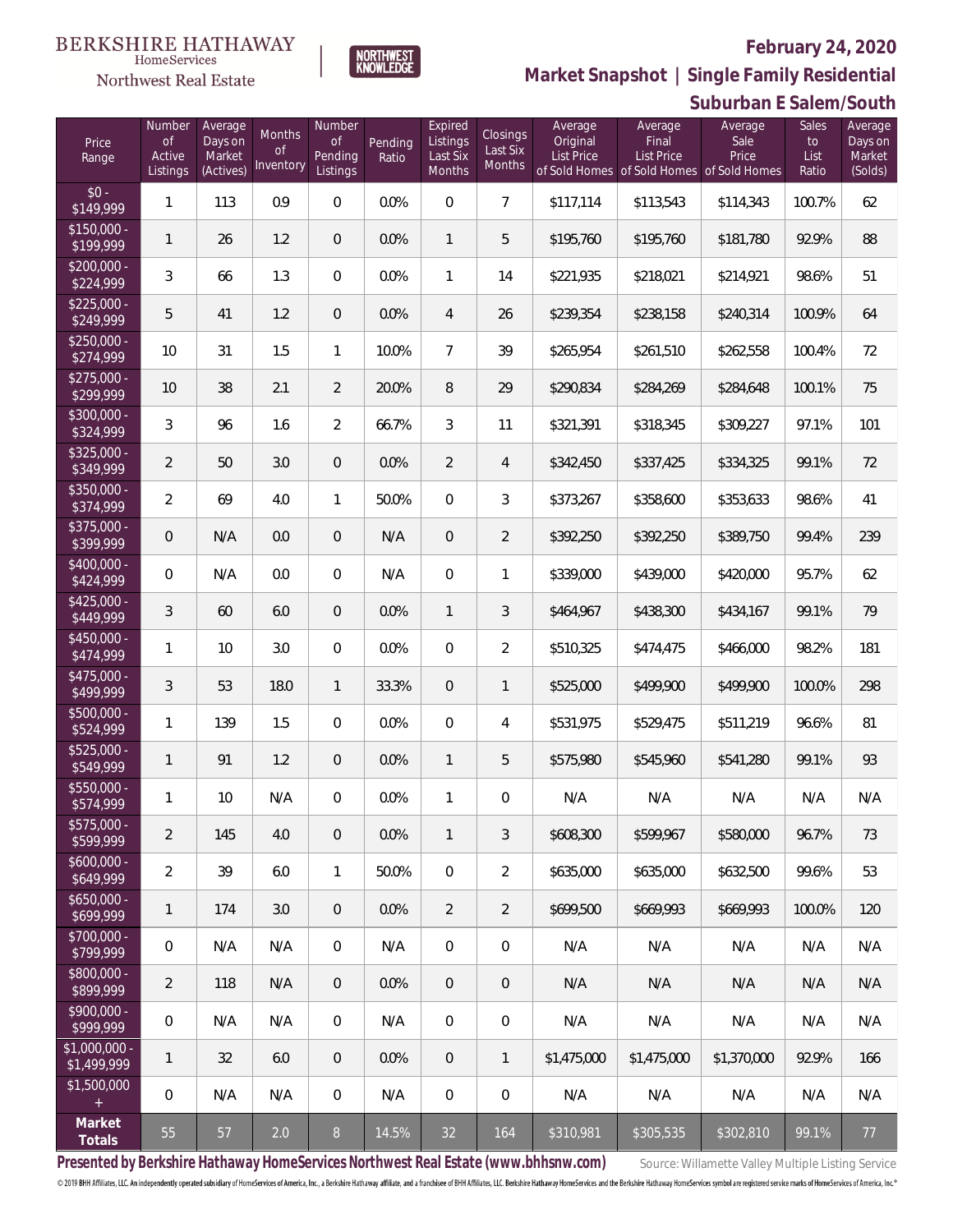

 $\label{lem:sevices} \textsc{Home} \textsc{Service} \textsc{s}$ 

**Market Snapshot | Single Family Residential**

## **Southeast Salem**

| Price<br>Range                | Number<br><b>of</b><br>Active<br>Listings | Average<br>Days on<br>Market<br>(Actives) | Months<br>. of<br>Inventory | Number<br><b>of</b><br>Pending<br>Listings | Pending<br>Ratio | Expired<br>Listings<br>Last Six<br><b>Months</b> | Closings<br>Last Six<br>Months | Average<br>Original<br><b>List Price</b> | Average<br>Final<br><b>List Price</b><br>of Sold Homes of Sold Homes of Sold Homes | Average<br>Sale<br>Price | <b>Sales</b><br>to<br>List<br>Ratio | Average<br>Days on<br>Market<br>(Solds) |
|-------------------------------|-------------------------------------------|-------------------------------------------|-----------------------------|--------------------------------------------|------------------|--------------------------------------------------|--------------------------------|------------------------------------------|------------------------------------------------------------------------------------|--------------------------|-------------------------------------|-----------------------------------------|
| $$0 -$<br>\$149,999           | $\overline{0}$                            | N/A                                       | N/A                         | $\Omega$                                   | N/A              | $\Omega$                                         | $\overline{0}$                 | N/A                                      | N/A                                                                                | N/A                      | N/A                                 | N/A                                     |
| $$150,000 -$<br>\$199,999     | 6                                         | 58                                        | 4.5                         | $\overline{0}$                             | 0.0%             | $\overline{0}$                                   | 8                              | \$190,238                                | \$184,550                                                                          | \$177,191                | 96.0%                               | 70                                      |
| $$200,000 -$<br>\$224,999     | $\overline{2}$                            | 20                                        | 1.2                         | $\mathbf{0}$                               | 0.0%             | 3                                                | 10                             | \$218,840                                | \$212,835                                                                          | \$214,755                | 100.9%                              | 72                                      |
| $$225,000 -$<br>\$249,999     | 3                                         | 39                                        | 0.7                         | 3                                          | 100.0%           | 5                                                | 27                             | \$244,689                                | \$239,052                                                                          | \$237,333                | 99.3%                               | 68                                      |
| $$250,000 -$<br>\$274,999     | 13                                        | 30                                        | 2.4                         | $\mathbf{0}$                               | 0.0%             | $\overline{2}$                                   | 33                             | \$264,958                                | \$259,512                                                                          | \$261,239                | 100.7%                              | 53                                      |
| $$275,000 -$<br>\$299,999     | 14                                        | 62                                        | 2.1                         | $\overline{0}$                             | 0.0%             | 5                                                | 40                             | \$293,526                                | \$288,028                                                                          | \$286,781                | 99.6%                               | 59                                      |
| \$300,000 -<br>\$324,999      | 12                                        | 49                                        | 1.6                         | $\overline{2}$                             | 16.7%            | 4                                                | 44                             | \$313,964                                | \$311,423                                                                          | \$311,574                | 100.0%                              | 74                                      |
| $$325,000 -$<br>\$349,999     | 16                                        | 64                                        | 2.7                         | $\overline{2}$                             | 12.5%            | 6                                                | 35                             | \$346,014                                | \$334,903                                                                          | \$334,674                | 99.9%                               | 82                                      |
| \$350,000 -<br>\$374,999      | 9                                         | 76                                        | 1.5                         | 3                                          | 33.3%            | 6                                                | 36                             | \$374,425                                | \$363,172                                                                          | \$360,663                | 99.3%                               | 96                                      |
| \$375,000 -<br>\$399,999      | 20                                        | 97                                        | 5.2                         | $\overline{2}$                             | 10.0%            | 8                                                | 23                             | \$403,989                                | \$392,591                                                                          | \$386,657                | 98.5%                               | 81                                      |
| \$400,000 -<br>\$424,999      | 15                                        | 102                                       | 5.3                         | $\mathbf{1}$                               | 6.7%             | 5                                                | 17                             | \$428,718                                | \$418,012                                                                          | \$412,071                | 98.6%                               | 78                                      |
| $$425,000 -$<br>\$449,999     | 18                                        | 71                                        | 4.9                         | 2                                          | 11.1%            | $\overline{7}$                                   | 22                             | \$455,018                                | \$442,800                                                                          | \$440,047                | 99.4%                               | 114                                     |
| $$450,000 -$<br>\$474,999     | 14                                        | 61                                        | 7.0                         | $\overline{2}$                             | 14.3%            | $\mathbf{1}$                                     | 12                             | \$475,840                                | \$459,798                                                                          | \$464,774                | 101.1%                              | 180                                     |
| $$475,000 -$<br>\$499,999     | 13                                        | 95                                        | 4.9                         | $\overline{0}$                             | 0.0%             | 5                                                | 16                             | \$495,532                                | \$490,419                                                                          | \$486,992                | 99.3%                               | 87                                      |
| $$500,000 -$<br>\$524,999     | $\overline{7}$                            | 96                                        | 7.0                         | $\mathbf{0}$                               | 0.0%             | 3                                                | 6                              | \$514,333                                | \$506,150                                                                          | \$510,016                | 100.8%                              | 70                                      |
| $$525,000 -$<br>\$549,999     | 8                                         | 53                                        | 16.0                        | $\overline{0}$                             | 0.0%             | 6                                                | 3                              | \$534,633                                | \$539,633                                                                          | \$534,333                | 99.0%                               | 103                                     |
| \$550,000 -<br>\$574,999      | 3                                         | 107                                       | 3.6                         | 1                                          | 33.3%            | 1                                                | 5                              | \$588,500                                | \$580,000                                                                          | \$559,660                | 96.5%                               | 116                                     |
| $$575,000 -$<br>\$599,999     | 4                                         | 100                                       | 8.0                         | $\mathbf 0$                                | $0.0\%$          | $\overline{2}$                                   | 3                              | \$608,500                                | \$592,333                                                                          | \$584,667                | 98.7%                               | 109                                     |
| $$600,000 -$<br>\$649,999     | 5                                         | 162                                       | 3.8                         | $\overline{0}$                             | 0.0%             | 3                                                | 8                              | \$634,100                                | \$632,488                                                                          | \$625,738                | 98.9%                               | 74                                      |
| $$650,000 -$<br>\$699,999     | 5                                         | 40                                        | 5.0                         | $\theta$                                   | $0.0\%$          | $\overline{2}$                                   | 6                              | \$741.167                                | \$693,667                                                                          | \$669,833                | 96.6%                               | 164                                     |
| $$700,000 -$<br>\$799,999     | $\mathbf{1}$                              | 182                                       | 1.2                         | $\overline{2}$                             | 200.0%           | $\mathbf{1}$                                     | 5                              | \$725,000                                | \$723,980                                                                          | \$725,400                | 100.2%                              | 82                                      |
| $$800,000 -$<br>\$899,999     | $\mathbf 0$                               | N/A                                       | N/A                         | $\theta$                                   | N/A              | $\overline{0}$                                   | $\overline{0}$                 | N/A                                      | N/A                                                                                | N/A                      | N/A                                 | N/A                                     |
| $$900,000 -$<br>\$999,999     | $\mathbf{1}$                              | 151                                       | 6.0                         | $\boldsymbol{0}$                           | $0.0\%$          | $\overline{0}$                                   | 1                              | \$999.900                                | \$999.900                                                                          | \$950,000                | 95.0%                               | 180                                     |
| $$1,000,000 -$<br>\$1,499,999 | $\overline{2}$                            | 170                                       | N/A                         | $\theta$                                   | $0.0\%$          | $\mathbf{1}$                                     | $\overline{0}$                 | N/A                                      | N/A                                                                                | N/A                      | N/A                                 | N/A                                     |
| \$1,500,000<br>$+$            | $\mathbf{1}$                              | 328                                       | N/A                         | 0                                          | $0.0\%$          | $\overline{2}$                                   | $\mathbf{0}$                   | N/A                                      | N/A                                                                                | N/A                      | N/A                                 | N/A                                     |
| Market<br>Totals              | 192                                       | 77                                        | 3.2                         | $20\,$                                     | 10.4%            | 78                                               | 360                            | \$372,326                                | \$364,052                                                                          | \$361,771                | 99.4%                               | 83                                      |

Presented by Berkshire Hathaway HomeServices Northwest Real Estate (www.bhhsnw.com) source: Willamette Valley Multiple Listing Service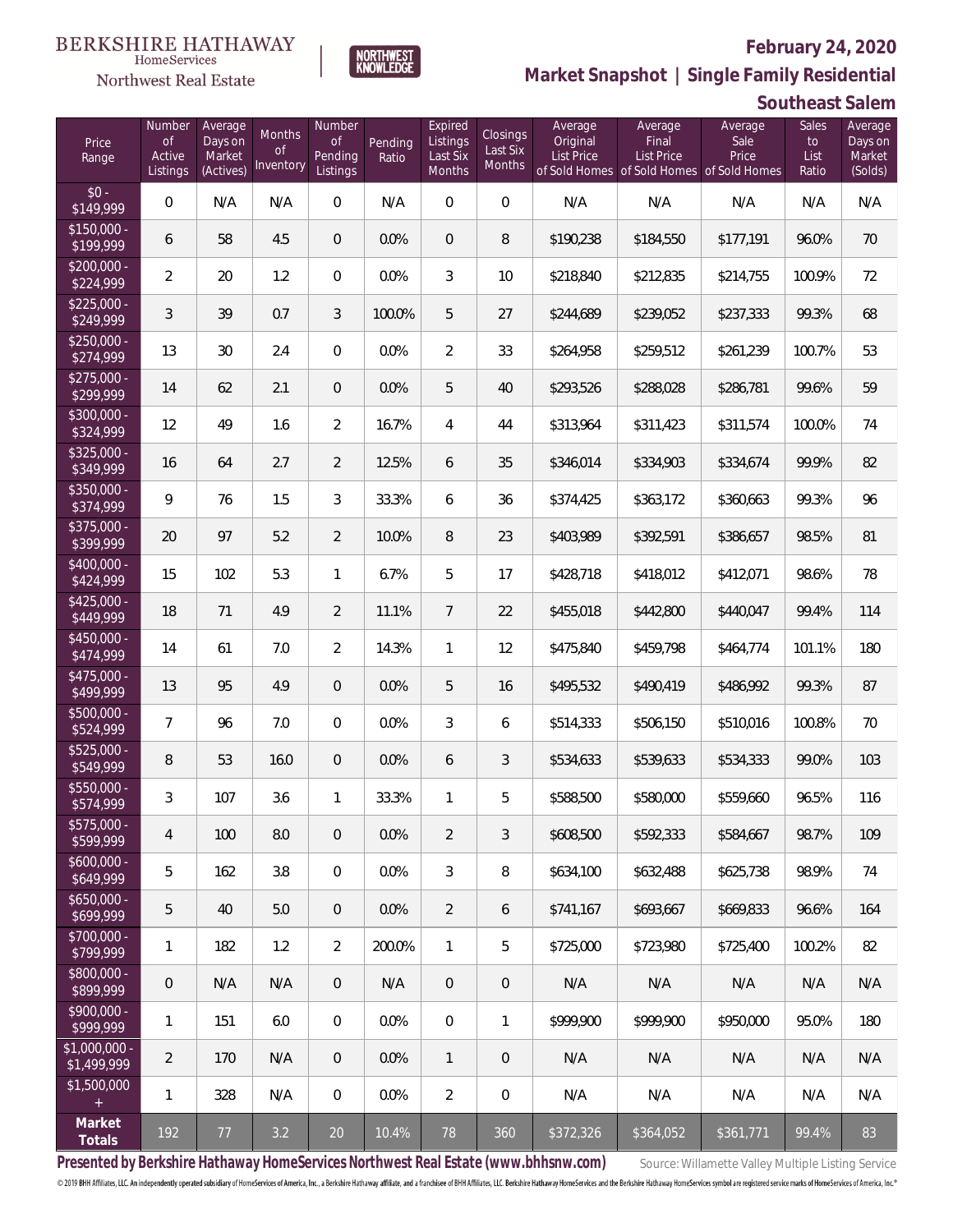

HomeServices

**Market Snapshot | Single Family Residential**

### **South Salem**

| Price<br>Range                | Number<br>of<br>Active<br>Listings | Average<br>Days on<br>Market<br>(Actives) | Months<br>0f<br>Inventory | Number<br>Οf<br>Pending<br>Listings | Pending<br>Ratio | Expired<br>Listings<br>Last Six<br>Months | Closings<br>Last Six<br>Months | Average<br>Original<br><b>List Price</b> | Average<br>Final<br>List Price<br>of Sold Homes of Sold Homes of Sold Homes | Average<br>Sale<br>Price | Sales<br>to<br>List<br>Ratio | Average<br>Days on<br>Market<br>(Solds) |
|-------------------------------|------------------------------------|-------------------------------------------|---------------------------|-------------------------------------|------------------|-------------------------------------------|--------------------------------|------------------------------------------|-----------------------------------------------------------------------------|--------------------------|------------------------------|-----------------------------------------|
| $$0 -$<br>\$149,999           | $\overline{0}$                     | N/A                                       | N/A                       | $\overline{0}$                      | N/A              | $\overline{0}$                            | $\overline{0}$                 | N/A                                      | N/A                                                                         | N/A                      | N/A                          | N/A                                     |
| $$150,000 -$<br>\$199,999     | $\overline{0}$                     | N/A                                       | 0.0                       | $\overline{0}$                      | N/A              | $\overline{0}$                            | $\mathbf{1}$                   | \$230,000                                | \$184,500                                                                   | \$195,000                | 105.7%                       | 245                                     |
| $$200,000 -$<br>\$224,999     | 1                                  | 94                                        | 1.5                       | $\overline{0}$                      | 0.0%             | $\overline{0}$                            | $\overline{4}$                 | \$205,950                                | \$205,950                                                                   | \$212,125                | 103.0%                       | 25                                      |
| $$225,000 -$<br>\$249,999     | $\overline{0}$                     | N/A                                       | 0.0                       | $\mathbf{1}$                        | N/A              | $\mathbf{1}$                              | 6                              | \$253,950                                | \$247,300                                                                   | \$239,900                | 97.0%                        | 81                                      |
| $$250,000 -$<br>\$274,999     | 4                                  | 20                                        | 1.6                       | $\overline{0}$                      | 0.0%             | $\mathbf{0}$                              | 15                             | \$264,613                                | \$259,680                                                                   | \$258,180                | 99.4%                        | 78                                      |
| $$275,000 -$<br>\$299,999     | 5                                  | 61                                        | 1.2                       | $\overline{0}$                      | 0.0%             | $\overline{4}$                            | 25                             | \$291,344                                | \$285,644                                                                   | \$287,338                | 100.6%                       | 62                                      |
| $$300,000 -$<br>\$324,999     | 5                                  | 31                                        | 1.5                       | $\overline{0}$                      | 0.0%             | $\mathbf{1}$                              | 20                             | \$313,480                                | \$311,255                                                                   | \$311,460                | 100.1%                       | 74                                      |
| $$325,000 -$<br>\$349,999     | 4                                  | 45                                        | 1.0                       | $\overline{0}$                      | 0.0%             | 5                                         | 23                             | \$345,470                                | \$337,754                                                                   | \$336,548                | 99.6%                        | 95                                      |
| $$350,000 -$<br>\$374,999     | 9                                  | 81                                        | 3.9                       | 8                                   | 88.9%            | $\mathbf{1}$                              | 14                             | \$373,791                                | \$365,284                                                                   | \$362,917                | 99.4%                        | 75                                      |
| $$375,000 -$<br>\$399,999     | 11                                 | 96                                        | 4.1                       | $\overline{2}$                      | 18.2%            | $\overline{2}$                            | 16                             | \$394,569                                | \$388,200                                                                   | \$386,543                | 99.6%                        | 80                                      |
| $$400,000 -$<br>\$424,999     | 3                                  | 21                                        | 2.0                       | $\overline{0}$                      | 0.0%             | $\overline{2}$                            | 9                              | \$441,433                                | \$421,433                                                                   | \$415,911                | 98.7%                        | 135                                     |
| $$425,000 -$<br>\$449,999     | 9                                  | 70                                        | 4.2                       | 3                                   | 33.3%            | $\overline{2}$                            | 13                             | \$448,938                                | \$437,577                                                                   | \$434,488                | 99.3%                        | 135                                     |
| $$450,000 -$<br>\$474,999     | 5                                  | 131                                       | 4.3                       | $\overline{0}$                      | 0.0%             | $\mathbf{1}$                              | $\overline{7}$                 | \$482,800                                | \$474,943                                                                   | \$456,727                | 96.2%                        | 143                                     |
| $$475,000 -$<br>\$499,999     | 8                                  | 79                                        | 8.0                       | $\overline{0}$                      | 0.0%             | $\overline{2}$                            | 6                              | \$516,317                                | \$496,867                                                                   | \$489,017                | 98.4%                        | 123                                     |
| $$500,000 -$<br>\$524,999     | 3                                  | 165                                       | 6.0                       | $\overline{0}$                      | 0.0%             | $\mathbf{0}$                              | 3                              | \$570,000                                | \$528,633                                                                   | \$506,333                | 95.8%                        | 134                                     |
| $$525,000 -$<br>\$549,999     | 7                                  | 78                                        | 8.4                       | $\overline{0}$                      | 0.0%             | 6                                         | 5                              | \$581,600                                | \$558,884                                                                   | \$540,269                | 96.7%                        | 151                                     |
| \$550,000 -<br>\$574,999      | 4                                  | 20                                        | 6.0                       | $\overline{0}$                      | 0.0%             | 1                                         | 4                              | \$592,200                                | \$566,094                                                                   | \$562,725                | 99.4%                        | 100                                     |
| $$575,000 -$<br>\$599,999     | 5                                  | 111                                       | 15.0                      | $\theta$                            | 0.0%             | 3                                         | 2                              | \$602,450                                | \$602,450                                                                   | \$585,000                | 97.1%                        | 118                                     |
| $$600,000 -$<br>\$649,999     | 3                                  | 71                                        | 18.0                      | 0                                   | 0.0%             | $\overline{2}$                            | 1                              | \$650,000                                | \$650,000                                                                   | \$618,000                | 95.1%                        | 20                                      |
| $$650,000 -$<br>\$699,999     | 6                                  | 129                                       | 5.1                       | $\theta$                            | 0.0%             | 5                                         | $\overline{7}$                 | \$709,370                                | \$689,288                                                                   | \$685,263                | 99.4%                        | 118                                     |
| $$700,000 -$<br>\$799,999     | 6                                  | 92                                        | 12.0                      | $\boldsymbol{0}$                    | 0.0%             | $\overline{2}$                            | 3                              | \$820.599                                | \$784,667                                                                   | \$770,833                | 98.2%                        | 130                                     |
| $$800,000 -$<br>\$899,999     | 8                                  | 156                                       | 9.6                       | $\theta$                            | 0.0%             | $\mathbf{1}$                              | 5                              | \$848,800                                | \$842,998                                                                   | \$826,000                | 98.0%                        | 264                                     |
| $$900,000 -$<br>\$999,999     | $\overline{2}$                     | 140                                       | 3.0                       | $\mathbf{1}$                        | 50.0%            | $\mathbf{1}$                              | 4                              | \$1,018,750                              | \$1,000,000                                                                 | \$925,000                | 92.5%                        | 56                                      |
| $$1,000,000 -$<br>\$1,499,999 | 4                                  | 146                                       | 8.0                       | $\theta$                            | 0.0%             | $\mathbf{1}$                              | 3                              | \$1,374,631                              | \$1,374,631                                                                 | \$1,312,500              | 95.5%                        | 147                                     |
| \$1,500,000<br>$+$            | 3                                  | 79                                        | N/A                       | $\boldsymbol{0}$                    | 0.0%             | 0                                         | $\mathbf 0$                    | N/A                                      | N/A                                                                         | N/A                      | N/A                          | N/A                                     |
| Market<br>Totals              | 115                                | 88                                        | 3.5                       | 15                                  | 13.0%            | 43                                        | 196                            | \$431,584                                | \$421,692                                                                   | \$415,475                | 98.5%                        | 98                                      |

Presented by Berkshire Hathaway HomeServices Northwest Real Estate (www.bhhsnw.com) source: Willamette Valley Multiple Listing Service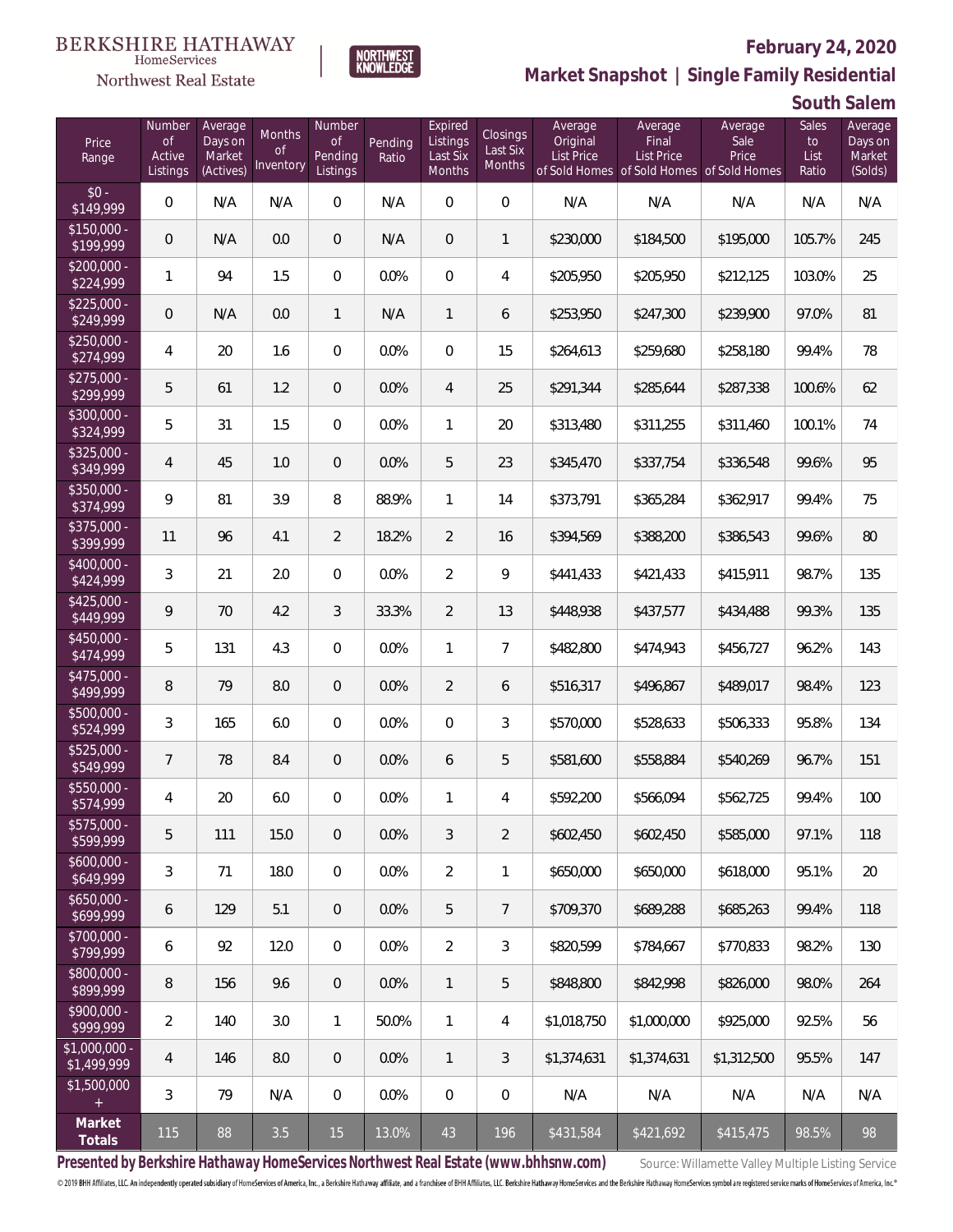

NORTHWEST<br>KNOWLEDGE

Northwest Real Estate

**Market Snapshot | Single Family Residential**

### **Northwest Salem**

| Price<br>Range               | Number<br>of<br>Active<br>Listings | Average<br>Days on<br>Market<br>(Actives) | Months<br>Οf<br>Inventory | Number<br>Οf<br>Pending<br>Listings | Pending<br>Ratio | Expired<br>Listings<br>Last Six<br>Months | Closings<br>Last Six<br>Months | Average<br>Original<br><b>List Price</b> | Average<br>Final<br><b>List Price</b><br>of Sold Homes of Sold Homes of Sold Homes | Average<br>Sale<br>Price | Sales<br>to<br>List<br>Ratio | Average<br>Days on<br>Market<br>(Solds) |
|------------------------------|------------------------------------|-------------------------------------------|---------------------------|-------------------------------------|------------------|-------------------------------------------|--------------------------------|------------------------------------------|------------------------------------------------------------------------------------|--------------------------|------------------------------|-----------------------------------------|
| $$0 -$<br>\$149,999          | $\overline{0}$                     | N/A                                       | 0.0                       | $\overline{0}$                      | N/A              | $\overline{0}$                            | $\mathbf{1}$                   | \$121,000                                | \$121,000                                                                          | \$121,000                | 100.0%                       | 44                                      |
| $$150,000 -$<br>\$199,999    | $\overline{2}$                     | 74                                        | 3.0                       | $\overline{0}$                      | 0.0%             | $\mathbf{1}$                              | $\overline{4}$                 | \$211,750                                | \$210,500                                                                          | \$178,950                | 85.0%                        | 40                                      |
| $$200,000 -$<br>\$224,999    | 1                                  | 24                                        | 1.0                       | $\overline{0}$                      | 0.0%             | $\mathbf{1}$                              | 6                              | \$211,217                                | \$209,883                                                                          | \$211,000                | 100.5%                       | 71                                      |
| $$225,000 -$<br>\$249,999    | 5                                  | 54                                        | 2.0                       | $\overline{0}$                      | 0.0%             | $\overline{0}$                            | 15                             | \$242,107                                | \$237,867                                                                          | \$238,602                | 100.3%                       | 61                                      |
| $$250,000 -$<br>\$274,999    | 4                                  | 85                                        | 0.9                       | $\mathbf{1}$                        | 25.0%            | $\mathbf{1}$                              | 26                             | \$266,802                                | \$263,163                                                                          | \$261,183                | 99.2%                        | 82                                      |
| $$275,000 -$<br>\$299,999    | 11                                 | 34                                        | 2.1                       | 6                                   | 54.5%            | $\overline{4}$                            | 31                             | \$297,752                                | \$289,310                                                                          | \$287,039                | 99.2%                        | 82                                      |
| $$300,000 -$<br>\$324,999    | $\overline{7}$                     | 52                                        | 1.2                       | $\mathbf{1}$                        | 14.3%            | $\overline{4}$                            | 36                             | \$316,386                                | \$312,289                                                                          | \$311,971                | 99.9%                        | 71                                      |
| $$325,000 -$<br>\$349,999    | 13                                 | 75                                        | 2.5                       | 3                                   | 23.1%            | 14                                        | 31                             | \$344,714                                | \$338,867                                                                          | \$336,211                | 99.2%                        | 98                                      |
| $$350,000 -$<br>\$374,999    | 18                                 | 80                                        | 3.2                       | 6                                   | 33.3%            | $\overline{4}$                            | 34                             | \$374,594                                | \$367,603                                                                          | \$361,517                | 98.3%                        | 109                                     |
| $$375,000 -$<br>\$399,999    | 20                                 | 67                                        | 5.2                       | 5                                   | 25.0%            | 9                                         | 23                             | \$394,414                                | \$387,953                                                                          | \$387,149                | 99.8%                        | 101                                     |
| $$400,000 -$<br>\$424,999    | 8                                  | 145                                       | 2.1                       | $\overline{2}$                      | 25.0%            | $\overline{4}$                            | 23                             | \$412,995                                | \$408,845                                                                          | \$411,707                | 100.7%                       | 96                                      |
| $$425,000 -$<br>\$449,999    | 5                                  | 24                                        | 1.7                       | $\mathbf{1}$                        | 20.0%            | 3                                         | 18                             | \$447,317                                | \$437,266                                                                          | \$437,378                | 100.0%                       | 117                                     |
| $$450,000 -$<br>\$474,999    | 8                                  | 53                                        | 8.0                       | $\mathbf 0$                         | 0.0%             | $\mathfrak{Z}$                            | 6                              | \$484,967                                | \$463,333                                                                          | \$458,500                | 99.0%                        | 92                                      |
| $$475,000 -$<br>\$499,999    | $\overline{7}$                     | 109                                       | 6.0                       | $\overline{0}$                      | 0.0%             | $\mathfrak{Z}$                            | $\overline{7}$                 | \$506,343                                | \$497,457                                                                          | \$487,807                | 98.1%                        | 88                                      |
| $$500,000 -$<br>\$524,999    | $\overline{0}$                     | N/A                                       | 0.0                       | $\overline{0}$                      | N/A              | $\overline{2}$                            | $\overline{4}$                 | \$541,249                                | \$531,249                                                                          | \$510,000                | 96.0%                        | 102                                     |
| $$525,000 -$<br>\$549,999    | $\overline{2}$                     | 101                                       | 2.0                       | $\overline{0}$                      | 0.0%             | $\mathbf{1}$                              | 6                              | \$557,133                                | \$543,967                                                                          | \$534,500                | 98.3%                        | 110                                     |
| $$550,000 -$<br>\$574,999    | 0                                  | N/A                                       | 0.0                       | $\overline{0}$                      | N/A              | 1                                         | $\overline{4}$                 | \$586,175                                | \$575,575                                                                          | \$558,250                | 97.0%                        | 113                                     |
| $$575,000 -$<br>\$599,999    | 3                                  | 34                                        | 9.0                       | $\mathbf 0$                         | 0.0%             | $\overline{2}$                            | $\overline{2}$                 | \$627,400                                | \$594,900                                                                          | \$593,450                | 99.8%                        | 115                                     |
| $$600,000 -$<br>\$649,999    | $\overline{2}$                     | 153                                       | 6.0                       | $\mathbf 0$                         | $0.0\%$          | $\mathbf 0$                               | $\overline{2}$                 | \$652,500                                | \$652,500                                                                          | \$622,500                | 95.4%                        | 81                                      |
| $$650,000 -$<br>\$699,999    | $\overline{2}$                     | 64                                        | 12.0                      | $\overline{0}$                      | 0.0%             | $\sqrt{0}$                                | $\mathbf{1}$                   | \$695,000                                | \$695,000                                                                          | \$672,500                | 96.8%                        | 158                                     |
| $$700,000 -$<br>\$799,999    | 5                                  | 272                                       | 15.0                      | $\mathbf 0$                         | 0.0%             | $\mathfrak{Z}$                            | $\overline{2}$                 | \$772,500                                | \$772,500                                                                          | \$756,250                | 97.9%                        | 74                                      |
| $$800,000 -$<br>\$899,999    | 3                                  | 65                                        | 18.0                      | $\overline{0}$                      | 0.0%             | $\mathbf{1}$                              | $\mathbf{1}$                   | \$799,900                                | \$799,900                                                                          | \$805,000                | 100.6%                       | 47                                      |
| $$900,000 -$<br>\$999,999    | 1                                  | 263                                       | N/A                       | $\mathbf 0$                         | 0.0%             | $\mathbf 0$                               | $\mathbf 0$                    | N/A                                      | N/A                                                                                | N/A                      | N/A                          | N/A                                     |
| \$1,000,000 -<br>\$1,499,999 | 4                                  | 411                                       | 8.0                       | $\overline{1}$                      | 25.0%            | $\overline{2}$                            | $\mathfrak{Z}$                 | \$1,269,984                              | \$1,269,984                                                                        | \$1,183,333              | 93.2%                        | 116                                     |
| \$1,500,000<br>$\pm$         | 3                                  | 338                                       | N/A                       | $\mathbf 0$                         | 0.0%             | $\mathbf{1}$                              | $\boldsymbol{0}$               | N/A                                      | N/A                                                                                | N/A                      | N/A                          | N/A                                     |
| Market<br>Totals             | 134                                | 97                                        | 2.8                       | 26                                  | 19.4%            | 64                                        | 286                            | \$374,772                                | \$368,329                                                                          | \$364,265                | 98.9%                        | 91                                      |

Presented by Berkshire Hathaway HomeServices Northwest Real Estate (www.bhhsnw.com) source: Willamette Valley Multiple Listing Service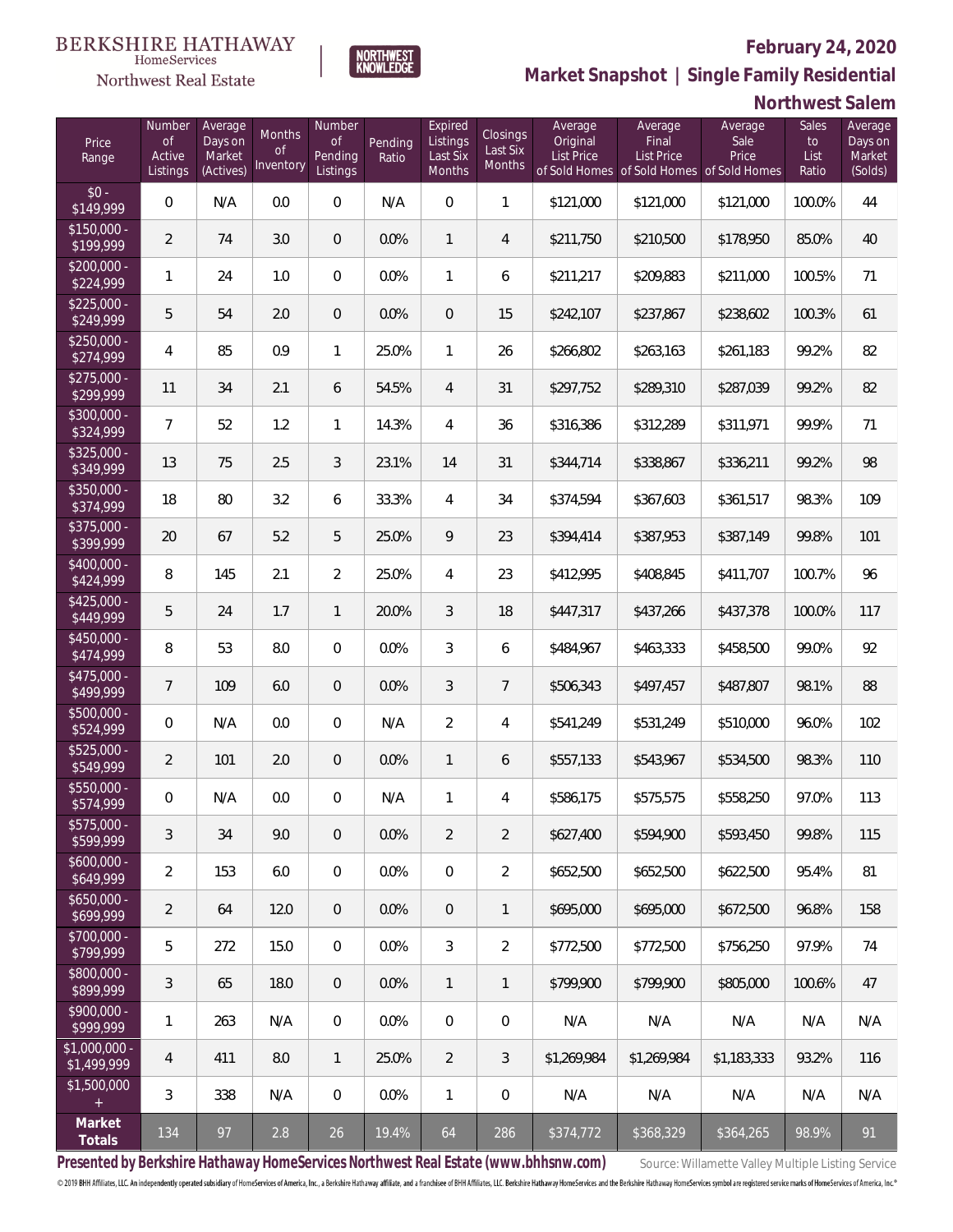#### **BERKSHIRE HATHAWAY NORTHWEST**<br>KNOWLEDGE HomeServices



## **February 24, 2020**

**Market Snapshot | Single Family Residential**

**Benton County**

| Price<br>Range               | Number<br><b>of</b><br>Active<br>Listings | Average<br>Days on<br>Market<br>(Actives) | Months<br><b>of</b><br>Inventory | Number<br>Οf<br>Pending<br>Listings | Pending<br>Ratio | Expired<br>Listings<br>Last Six<br>Months | Closings<br>Last Six<br>Months | Average<br>Original<br><b>List Price</b> | Average<br>Final<br><b>List Price</b><br>of Sold Homes of Sold Homes of Sold Homes | Average<br>Sale<br>Price | Sales<br>to<br>List<br>Ratio | Average<br>Days on<br>Market<br>(Solds) |
|------------------------------|-------------------------------------------|-------------------------------------------|----------------------------------|-------------------------------------|------------------|-------------------------------------------|--------------------------------|------------------------------------------|------------------------------------------------------------------------------------|--------------------------|------------------------------|-----------------------------------------|
| $$0 -$<br>$\sqrt{$149,999}$  | $\mathbf{1}$                              | 27                                        | N/A                              | $\overline{0}$                      | 0.0%             | $\Omega$                                  | $\overline{0}$                 | N/A                                      | N/A                                                                                | N/A                      | N/A                          | N/A                                     |
| $$150,000 -$<br>\$199,999    | 3                                         | 523                                       | 6.0                              | $\mathbf{1}$                        | 33.3%            | $\overline{0}$                            | 3                              | \$178,417                                | \$169,967                                                                          | \$171,667                | 101.0%                       | 61                                      |
| $$200,000 -$<br>\$224,999    | $\mathbf{1}$                              | 48                                        | 3.0                              | $\overline{0}$                      | 0.0%             | $\overline{0}$                            | 2                              | \$224,000                                | \$224,000                                                                          | \$215,000                | 96.0%                        | 59                                      |
| $$225,000 -$<br>\$249,999    | 9                                         | 69                                        | 4.9                              | $\overline{0}$                      | 0.0%             | 3                                         | 11                             | \$242,527                                | \$237,664                                                                          | \$237,568                | 100.0%                       | 84                                      |
| $$250,000 -$<br>\$274,999    | 11                                        | 59                                        | 3.1                              | $\mathbf{1}$                        | 9.1%             | 3                                         | 21                             | \$268,057                                | \$264,005                                                                          | \$260,118                | 98.5%                        | 71                                      |
| $$275,000 -$<br>\$299,999    | 23                                        | 67                                        | 4.5                              | $\mathbf{1}$                        | 4.3%             | 8                                         | 31                             | \$293,016                                | \$289,581                                                                          | \$286,722                | 99.0%                        | 68                                      |
| $$300,000 -$<br>\$324,999    | 9                                         | 54                                        | 1.5                              | $\overline{0}$                      | 0.0%             | $\overline{4}$                            | 35                             | \$317,420                                | \$311,143                                                                          | \$309,983                | 99.6%                        | 73                                      |
| $$325,000 -$<br>\$349,999    | 12                                        | 76                                        | 1.6                              | $\mathbf{1}$                        | 8.3%             | 8                                         | 46                             | \$343,515                                | \$336,965                                                                          | \$336,539                | 99.9%                        | 99                                      |
| $$350,000 -$<br>\$374,999    | 10                                        | 108                                       | 1.2                              | 10                                  | 100.0%           | 9                                         | 50                             | \$362,140                                | \$359,204                                                                          | \$361,695                | 100.7%                       | 92                                      |
| \$375,000 -<br>\$399,999     | 27                                        | 98                                        | 3.4                              | $7\overline{ }$                     | 25.9%            | 14                                        | 47                             | \$391,252                                | \$386,818                                                                          | \$385,744                | 99.7%                        | 92                                      |
| \$400,000 -<br>\$424,999     | 23                                        | 65                                        | 3.6                              | $\overline{0}$                      | 0.0%             | $\mathbf{1}$                              | 38                             | \$414,128                                | \$409,868                                                                          | \$410,157                | 100.1%                       | 89                                      |
| $$425,000 -$<br>\$449,999    | 17                                        | 70                                        | 3.4                              | 6                                   | 35.3%            | 9                                         | 30                             | \$442,572                                | \$435,112                                                                          | \$434,745                | 99.9%                        | 81                                      |
| $$450,000 -$<br>\$474,999    | 8                                         | 60                                        | 3.2                              | 3                                   | 37.5%            | 6                                         | 15                             | \$466,233                                | \$461,767                                                                          | \$456,053                | 98.8%                        | 65                                      |
| $$475,000 -$<br>\$499,999    | 11                                        | 162                                       | 2.4                              | $\overline{2}$                      | 18.2%            | 9                                         | 28                             | \$505,834                                | \$491,893                                                                          | \$486,293                | 98.9%                        | 80                                      |
| $$500,000 -$<br>\$524,999    | 4                                         | 71                                        | 1.7                              | $\mathbf{1}$                        | 25.0%            | $\mathbf{1}$                              | 14                             | \$524,264                                | \$513,450                                                                          | \$510,771                | 99.5%                        | 91                                      |
| $$525,000 -$<br>\$549,999    | 13                                        | 159                                       | 6.5                              | $\overline{0}$                      | 0.0%             | $\overline{7}$                            | 12                             | \$557,949                                | \$538,116                                                                          | \$533,799                | 99.2%                        | 104                                     |
| $$550,000 -$<br>\$574,999    | 6                                         | 90                                        | 4.0                              | $\overline{0}$                      | 0.0%             | $\overline{2}$                            | 9                              | \$578,067                                | \$567,022                                                                          | \$565,033                | 99.6%                        | 122                                     |
| $$575,000 -$<br>\$599,999    | 5                                         | 298                                       | 6.0                              | $\mathbf{1}$                        | 20.0%            | $\overline{2}$                            | 5                              | \$612,600                                | \$605,400                                                                          | \$588,830                | 97.3%                        | 83                                      |
| $$600,000 -$<br>\$649,999    | $\overline{7}$                            | 89                                        | 3.0                              | $\mathbf{1}$                        | 14.3%            | 4                                         | 14                             | \$659,171                                | \$629,200                                                                          | \$618,107                | 98.2%                        | 92                                      |
| $$650,000 -$<br>\$699,999    | 5                                         | 71                                        | 2.3                              | $\mathbf{1}$                        | 20.0%            | $\overline{4}$                            | 13                             | \$726,669                                | \$684,669                                                                          | \$669.877                | 97.8%                        | 113                                     |
| \$700,000 -<br>\$799,999     | 6                                         | 101                                       | 4.5                              | $\mathbf 0$                         | 0.0%             | 4                                         | 8                              | \$780,563                                | \$771,188                                                                          | \$751,113                | 97.4%                        | 96                                      |
| \$800,000 -<br>\$899,999     | 10                                        | 97                                        | 8.6                              | $\mathbf{1}$                        | 10.0%            | $\overline{4}$                            | $\overline{7}$                 | \$982,657                                | \$913,757                                                                          | \$852,857                | 93.3%                        | 140                                     |
| \$900,000 -<br>\$999,999     | 6                                         | 108                                       | 36.0                             | $\overline{0}$                      | 0.0%             | $\mathbf{1}$                              | 1                              | \$959,000                                | \$959,000                                                                          | \$925,000                | 96.5%                        | 64                                      |
| \$1,000,000 -<br>\$1,499,999 | $\mathfrak{Z}$                            | 102                                       | 9.0                              | $\overline{0}$                      | 0.0%             | 3                                         | $\overline{2}$                 | \$1,295,000                              | \$1,200,000                                                                        | \$1,200,000              | 100.0%                       | 219                                     |
| \$1,500,000<br>$\pm$         | 4                                         | 512                                       | N/A                              | $\mathbf 0$                         | 0.0%             | 3                                         | $\mathbf 0$                    | N/A                                      | N/A                                                                                | N/A                      | N/A                          | N/A                                     |
| Market<br>Totals             | 234                                       | 104                                       | 3.2                              | 37                                  | 15.8%            | 109                                       | 442                            | \$428,936                                | \$419,372                                                                          | \$415,817                | 99.2%                        | 88                                      |

Presented by Berkshire Hathaway HomeServices Northwest Real Estate (www.bhhsnw.com) source: Willamette Valley Multiple Listing Service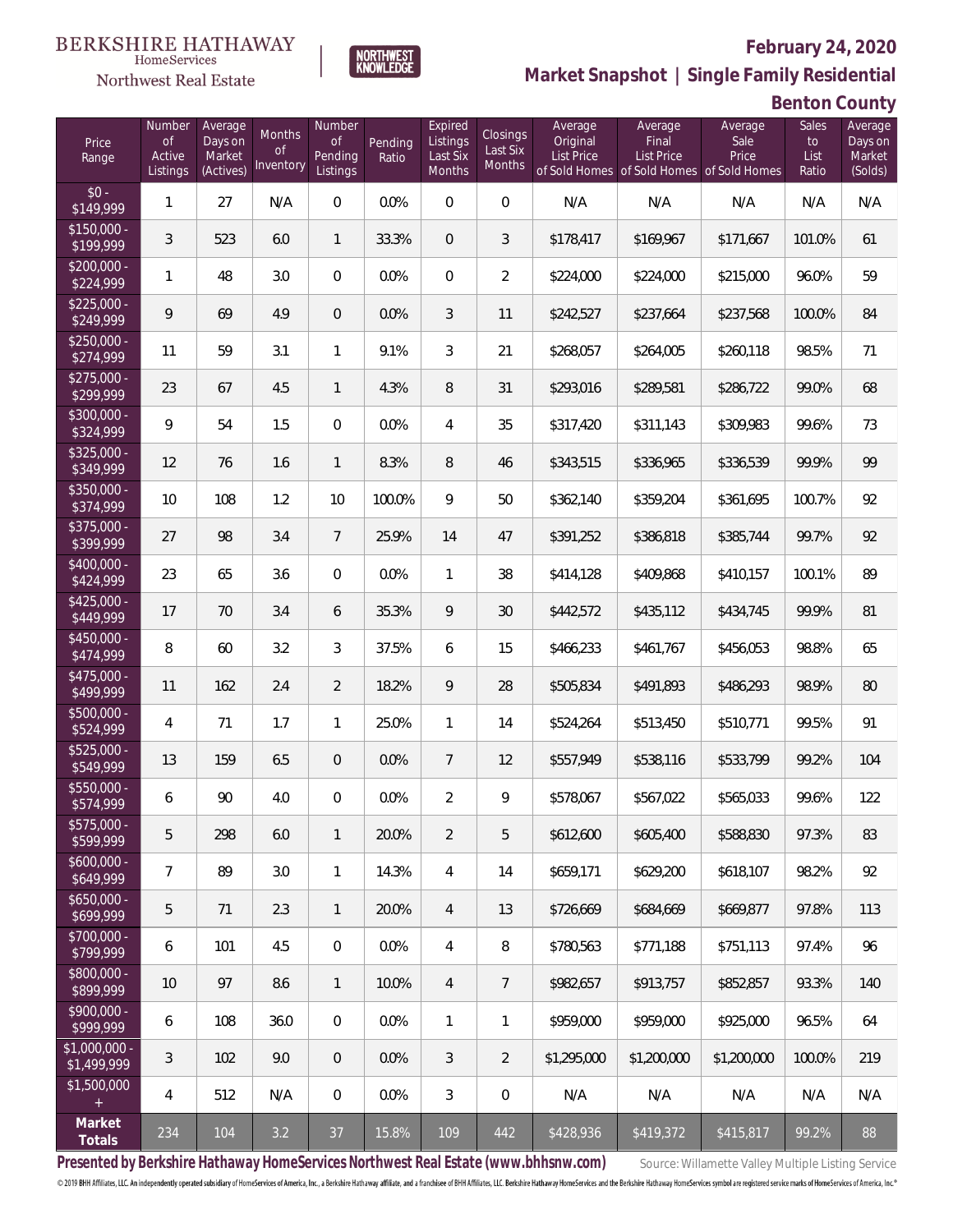

### **February 24, 2020**

**Market Snapshot | Single Family Residential**

**Linn County**

| Price<br>Range                | Number<br><b>of</b><br>Active<br>Listings | Average<br>Days on<br>Market<br>(Actives) | Months<br>Οf<br>Inventory | Number<br><b>of</b><br>Pending<br>Listings | Pending<br>Ratio | Expired<br>Listings<br>Last Six<br>Months | Closings<br>Last Six<br>Months | Average<br>Original<br>List Price | Average<br>Final<br>List Price<br>of Sold Homes of Sold Homes of Sold Homes | Average<br>Sale<br>Price | Sales<br>to<br>List<br>Ratio | Average<br>Days on<br>Market<br>(Solds) |
|-------------------------------|-------------------------------------------|-------------------------------------------|---------------------------|--------------------------------------------|------------------|-------------------------------------------|--------------------------------|-----------------------------------|-----------------------------------------------------------------------------|--------------------------|------------------------------|-----------------------------------------|
| $$0 -$<br>\$149,999           | 6                                         | 66                                        | 1.1                       | $\overline{2}$                             | 33.3%            | $\overline{7}$                            | 34                             | \$127,512                         | \$119,989                                                                   | \$110,806                | 92.3%                        | 86                                      |
| $$150,000 -$<br>\$199,999     | 31                                        | 70                                        | 2.4                       | 5                                          | 16.1%            | 11                                        | 76                             | \$185,511                         | \$182,003                                                                   | \$178,460                | 98.1%                        | 79                                      |
| $$200,000 -$<br>\$224,999     | 19                                        | 60                                        | 1.5                       | 3                                          | 15.8%            | 11                                        | 74                             | \$214,705                         | \$211,822                                                                   | \$211,937                | 100.1%                       | 70                                      |
| $$225,000 -$<br>\$249,999     | 44                                        | 56                                        | 2.1                       | 3                                          | 6.8%             | 19                                        | 124                            | \$238,523                         | \$235,466                                                                   | \$236,114                | 100.3%                       | 72                                      |
| $$250,000 -$<br>\$274,999     | 30                                        | 53                                        | 1.5                       | $\overline{4}$                             | 13.3%            | 14                                        | 122                            | \$263,974                         | \$260,599                                                                   | \$261,954                | 100.5%                       | 73                                      |
| $$275,000 -$<br>\$299,999     | 49                                        | 71                                        | 3.1                       | 6                                          | 12.2%            | 15                                        | 95                             | \$289,674                         | \$285,600                                                                   | \$285,760                | 100.1%                       | 79                                      |
| $$300,000 -$<br>\$324,999     | 32                                        | 104                                       | 2.6                       | 9                                          | 28.1%            | 8                                         | 73                             | \$315,575                         | \$312,935                                                                   | \$312,372                | 99.8%                        | 77                                      |
| \$325,000 -<br>\$349,999      | 38                                        | 81                                        | 2.7                       | 5                                          | 13.2%            | 13                                        | 85                             | \$338,150                         | \$335,475                                                                   | \$335,105                | 99.9%                        | 75                                      |
| $$350,000 -$<br>\$374,999     | 30                                        | 90                                        | 4.5                       | $\overline{4}$                             | 13.3%            | 9                                         | 40                             | \$366,753                         | \$360,937                                                                   | \$360,369                | 99.8%                        | 107                                     |
| $$375,000 -$<br>\$399,999     | 29                                        | 107                                       | 4.2                       | 8                                          | 27.6%            | 10                                        | 41                             | \$396,071                         | \$389,402                                                                   | \$385,368                | 99.0%                        | 79                                      |
| \$400,000 -<br>\$424,999      | 12                                        | 57                                        | 2.4                       | $\overline{2}$                             | 16.7%            | 3                                         | 30                             | \$418,777                         | \$412,082                                                                   | \$410,112                | 99.5%                        | 95                                      |
| $$425,000 -$<br>\$449,999     | 8                                         | 61                                        | 2.2                       | $\mathbf{1}$                               | 12.5%            | 13                                        | 22                             | \$445,545                         | \$436,973                                                                   | \$434,425                | 99.4%                        | 84                                      |
| $$450,000 -$<br>\$474,999     | 8                                         | 69                                        | 2.7                       | $\mathbf{1}$                               | 12.5%            | 9                                         | 18                             | \$474,089                         | \$469,811                                                                   | \$461,131                | 98.2%                        | 103                                     |
| \$475,000 -<br>\$499,999      | 6                                         | 66                                        | 3.6                       | 3                                          | 50.0%            | 8                                         | 10                             | \$509,080                         | \$493,180                                                                   | \$485,240                | 98.4%                        | 128                                     |
| \$500,000 -<br>\$524,999      | 5                                         | 79                                        | 3.3                       | $\overline{0}$                             | 0.0%             | 3                                         | 9                              | \$557,089                         | \$534,033                                                                   | \$509,022                | 95.3%                        | 209                                     |
| $$525,000 -$<br>\$549,999     | 6                                         | 97                                        | 4.0                       | $\mathbf{1}$                               | 16.7%            | $\mathfrak{Z}$                            | 9                              | \$553,078                         | \$546,744                                                                   | \$535,611                | 98.0%                        | 93                                      |
| \$550,000 -<br>\$574,999      | 5                                         | 118                                       | 3.8                       | $\mathbf{0}$                               | 0.0%             | $\overline{0}$                            | 8                              | \$572,413                         | \$562,988                                                                   | \$557,313                | 99.0%                        | 113                                     |
| $$575.000 -$<br>\$599,999     | 5                                         | 226                                       | 10.0                      | $\mathbf{1}$                               | 20.0%            | $\overline{2}$                            | 3                              | \$647.967                         | \$604,966                                                                   | \$588,300                | 97.2%                        | 259                                     |
| $$600,000 -$<br>\$649,999     | 1                                         | 45                                        | 2.0                       | $\overline{0}$                             | 0.0%             | 3                                         | 3                              | \$649,933                         | \$642,600                                                                   | \$629,300                | 97.9%                        | 111                                     |
| $$650,000 -$<br>\$699,999     | 5                                         | 116                                       | 7.5                       | $\mathbf{1}$                               | 20.0%            | 4                                         | 4                              | \$686,225                         | \$680,600                                                                   | \$663,100                | 97.4%                        | 133                                     |
| \$700,000 -<br>\$799,999      | $\overline{2}$                            | 116                                       | 12.0                      | $\overline{0}$                             | 0.0%             | 5                                         | 1                              | \$799.900                         | \$799.900                                                                   | \$799.900                | 100.0%                       | 197                                     |
| \$800,000 -<br>\$899,999      | 3                                         | 61                                        | 4.5                       | $\overline{0}$                             | 0.0%             | $\mathbf{1}$                              | 4                              | \$948,225                         | \$904,475                                                                   | \$861,250                | 95.2%                        | 198                                     |
| \$900,000 -<br>\$999,999      | 3                                         | 200                                       | N/A                       | $\mathbf 0$                                | 0.0%             | $\overline{2}$                            | $\mathbf 0$                    | N/A                               | N/A                                                                         | N/A                      | N/A                          | N/A                                     |
| $$1,000,000 -$<br>\$1,499,999 | 6                                         | 379                                       | 18.0                      | $\overline{0}$                             | 0.0%             | $\overline{2}$                            | $\overline{2}$                 | \$1,357,500                       | \$1,274,750                                                                 | \$1,100,000              | 86.3%                        | 206                                     |
| \$1,500,000<br>$+$            | 4                                         | 512                                       | N/A                       | $\overline{0}$                             | 0.0%             | $\mathbf{1}$                              | $\mathbf 0$                    | N/A                               | N/A                                                                         | N/A                      | N/A                          | N/A                                     |
| Market<br>Totals              | 387                                       | 88                                        | 2.6                       | 59                                         | 15.2%            | 176                                       | 887                            | \$305,320                         | \$300,451                                                                   | \$298,222                | 99.3%                        | 83                                      |

**NORTHWEST**<br>KNOWLEDGE

Presented by Berkshire Hathaway HomeServices Northwest Real Estate (www.bhhsnw.com) source: Willamette Valley Multiple Listing Service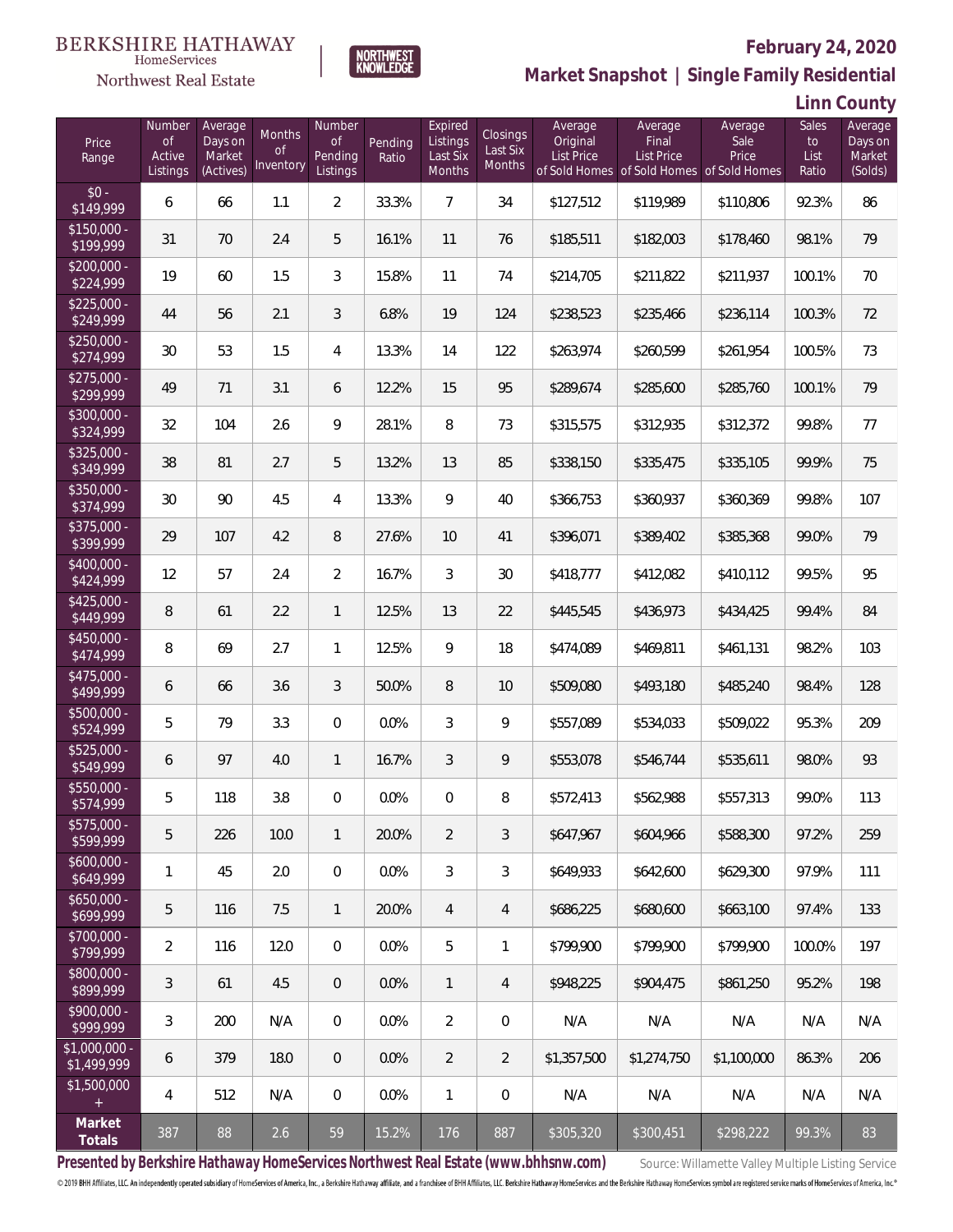

### **February 24, 2020**

**Market Snapshot | Single Family Residential**

**Marion County**

| Price<br>Range                   | Number<br><b>of</b><br>Active<br>Listings | Average<br>Days on<br>Market<br>(Actives) | Months<br>0f<br>Inventory | Number<br><b>of</b><br>Pending<br>Listings | Pending<br>Ratio | Expired<br>Listings<br>Last Six<br>Months | Closings<br>Last Six<br>Months | Average<br>Original<br>List Price | Average<br>Final<br>List Price<br>of Sold Homes of Sold Homes of Sold Homes | Average<br>Sale<br>Price | Sales<br>to<br>List<br>Ratio | Average<br>Days on<br>Market<br>(Solds) |
|----------------------------------|-------------------------------------------|-------------------------------------------|---------------------------|--------------------------------------------|------------------|-------------------------------------------|--------------------------------|-----------------------------------|-----------------------------------------------------------------------------|--------------------------|------------------------------|-----------------------------------------|
| $$0 -$<br>\$149,999              | 6                                         | 50                                        | 2.4                       | 1                                          | 16.7%            | $\overline{0}$                            | 15                             | \$139,820                         | \$135,820                                                                   | \$116,627                | 85.9%                        | 70                                      |
| $$150,000 -$<br>\$199,999        | 14                                        | 61                                        | 3.2                       | $\overline{4}$                             | 28.6%            | $\overline{4}$                            | 26                             | \$187,419                         | \$180,858                                                                   | \$176,852                | 97.8%                        | 98                                      |
| $\sqrt{$200,000}$ -<br>\$224,999 | 5                                         | 62                                        | 1.6                       | 5                                          | 100.0%           | $\overline{2}$                            | 19                             | \$232,229                         | \$227,592                                                                   | \$213,916                | 94.0%                        | 86                                      |
| $$225,000 -$<br>\$249,999        | 14                                        | 38                                        | 2.3                       | $\mathbf{1}$                               | 7.1%             | 6                                         | 37                             | \$238,765                         | \$238,646                                                                   | \$237,489                | 99.5%                        | 82                                      |
| $$250,000 -$<br>\$274,999        | 9                                         | 74                                        | 1.3                       | 5                                          | 55.6%            | 6                                         | 42                             | \$266,767                         | \$263,709                                                                   | \$261,687                | 99.2%                        | 70                                      |
| $$275,000 -$<br>\$299,999        | 23                                        | 75                                        | 2.7                       | 3                                          | 13.0%            | 8                                         | 51                             | \$291,231                         | \$287,890                                                                   | \$287,065                | 99.7%                        | 66                                      |
| $$300,000 -$<br>\$324,999        | 11                                        | 50                                        | 1.7                       | $\overline{4}$                             | 36.4%            | 8                                         | 40                             | \$317,587                         | \$312,637                                                                   | \$310,957                | 99.5%                        | 62                                      |
| $$325,000 -$<br>\$349,999        | 16                                        | 34                                        | 1.9                       | 2                                          | 12.5%            | $\overline{7}$                            | 50                             | \$344,634                         | \$339,198                                                                   | \$336,718                | 99.3%                        | 91                                      |
| $$350,000 -$<br>\$374,999        | 19                                        | 81                                        | 2.7                       | 9                                          | 47.4%            | 8                                         | 42                             | \$370,478                         | \$362,883                                                                   | \$361,281                | 99.6%                        | 108                                     |
| $$375,000 -$<br>\$399,999        | 30                                        | 104                                       | 4.1                       | 9                                          | 30.0%            | 11                                        | 44                             | \$395,136                         | \$387,945                                                                   | \$386,102                | 99.5%                        | 154                                     |
| \$400,000 -<br>\$424,999         | 23                                        | 86                                        | 3.2                       | 6                                          | 26.1%            | 5                                         | 43                             | \$423,637                         | \$412,888                                                                   | \$410,060                | 99.3%                        | 136                                     |
| $$425,000 -$<br>\$449,999        | 16                                        | 126                                       | 4.4                       | 5                                          | 31.3%            | 5                                         | 22                             | \$443,202                         | \$436,298                                                                   | \$437,781                | 100.3%                       | 157                                     |
| $$450,000 -$<br>\$474,999        | 9                                         | 71                                        | 3.4                       | 3                                          | 33.3%            | 3                                         | 16                             | \$468,651                         | \$468,929                                                                   | \$464,267                | 99.0%                        | 98                                      |
| $$475,000 -$<br>\$499,999        | 17                                        | 135                                       | 12.8                      | 3                                          | 17.6%            | 12                                        | 8                              | \$513,838                         | \$496,075                                                                   | \$488,088                | 98.4%                        | 122                                     |
| \$500,000 -<br>\$524,999         | $\overline{7}$                            | 144                                       | 4.2                       | $\overline{0}$                             | 0.0%             | $\overline{4}$                            | 10                             | \$521,800                         | \$510,440                                                                   | \$510,020                | 99.9%                        | 126                                     |
| $$525,000 -$<br>\$549,999        | 8                                         | 114                                       | 6.0                       | $\overline{0}$                             | 0.0%             | $\mathfrak{Z}$                            | 8                              | \$544,544                         | \$535,669                                                                   | \$531,274                | 99.2%                        | 101                                     |
| \$550,000 -<br>\$574,999         | 6                                         | 139                                       | 6.0                       | 1                                          | 16.7%            | $\overline{2}$                            | 6                              | \$561,650                         | \$557,983                                                                   | \$553,817                | 99.3%                        | 86                                      |
| \$575,000 -<br>\$599,999         | 6                                         | 85                                        | 4.0                       | $\overline{0}$                             | 0.0%             | 5                                         | 9                              | \$638,311                         | \$602,522                                                                   | \$588,156                | 97.6%                        | 115                                     |
| $$600,000 -$<br>\$649,999        | 8                                         | 103                                       | 24.0                      | $\mathbf{1}$                               | 12.5%            | $\mathfrak{Z}$                            | $\overline{2}$                 | \$672,500                         | \$647,000                                                                   | \$617,500                | 95.4%                        | 113                                     |
| $$650,000 -$<br>\$699,999        | $\overline{2}$                            | 160                                       | 2.4                       | $\overline{0}$                             | 0.0%             | $\mathfrak{Z}$                            | 5                              | \$676,932                         | \$671,132                                                                   | \$666,032                | 99.2%                        | 103                                     |
| $$700,000 -$<br>\$799,999        | 10                                        | 149                                       | 20.0                      | $\mathbf{1}$                               | 10.0%            | $\overline{2}$                            | $\sqrt{3}$                     | \$816,333                         | \$783,000                                                                   | \$731,667                | 93.4%                        | 128                                     |
| $$800,000 -$<br>\$899,999        | 6                                         | 150                                       | 12.0                      | $\overline{0}$                             | 0.0%             | $\mathfrak{Z}$                            | $\mathfrak{Z}$                 | \$914,667                         | \$914,667                                                                   | \$874,667                | 95.6%                        | 190                                     |
| $$900,000 -$<br>\$999,999        | 6                                         | 246                                       | 36.0                      | $\overline{0}$                             | 0.0%             | $\mathbf{1}$                              | 1                              | \$1,290,000                       | \$998,000                                                                   | \$998,000                | 100.0%                       | 419                                     |
| \$1,000,000 -<br>\$1,499,999     | $\mathfrak{Z}$                            | 232                                       | 9.0                       | $\overline{0}$                             | 0.0%             | $\mathfrak{Z}$                            | $\overline{2}$                 | \$1,446,500                       | \$1,196,500                                                                 | \$1,125,000              | 94.0%                        | 418                                     |
| \$1,500,000<br>$+$               | 1                                         | 363                                       | N/A                       | $\mathbf 0$                                | 0.0%             | $\mathbf{1}$                              | $\mathbf 0$                    | N/A                               | N/A                                                                         | N/A                      | N/A                          | N/A                                     |
| Market<br>Totals                 | 275                                       | 96                                        | 3.3                       | 63                                         | 22.9%            | 115                                       | 504                            | \$360,170                         | \$352,274                                                                   | \$348,140                | 98.8%                        | 102                                     |

**NORTHWEST**<br>KNOWLEDGE

Presented by Berkshire Hathaway HomeServices Northwest Real Estate (www.bhhsnw.com) source: Willamette Valley Multiple Listing Service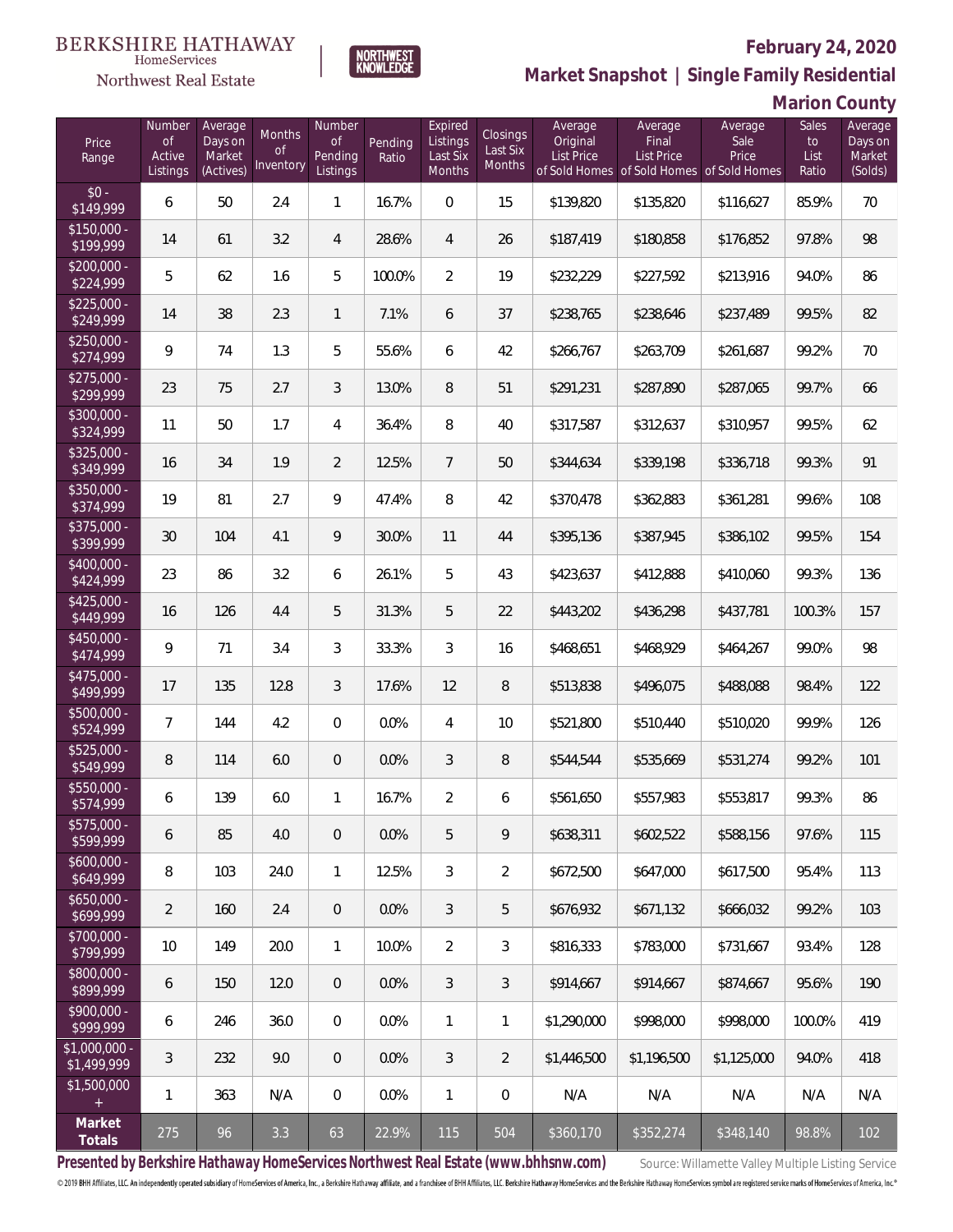### Northwest Real Estate

#### **February 24, 2020**



| Polk County |  |  |  |  |
|-------------|--|--|--|--|
|-------------|--|--|--|--|

| Price<br>Range                | Number<br>$\mathsf{of}$<br>Active<br>Listings | Average<br>Days on<br>Market<br>(Actives) | Months<br>0f<br>Inventory | Number<br>Οf<br>Pending<br>Listings | Pending<br>Ratio | Expired<br>Listings<br>Last Six<br>Months | Closings<br>Last Six<br>Months | Average<br>Original<br>List Price | Average<br>Final<br>List Price<br>of Sold Homes of Sold Homes of Sold Homes | Average<br>Sale<br>Price | Sales<br>to<br>List<br>Ratio | Average<br>Days on<br>Market<br>(Solds) |
|-------------------------------|-----------------------------------------------|-------------------------------------------|---------------------------|-------------------------------------|------------------|-------------------------------------------|--------------------------------|-----------------------------------|-----------------------------------------------------------------------------|--------------------------|------------------------------|-----------------------------------------|
| $$0 -$<br>$\sqrt{$149,999}$   | 5                                             | 83                                        | 3.3                       | $\mathbf{1}$                        | 20.0%            | $\overline{2}$                            | 9                              | \$133,433                         | \$126,211                                                                   | \$125,767                | 99.6%                        | 65                                      |
| $$150,000 -$<br>\$199,999     | 3                                             | 14                                        | 1.2                       | $\overline{0}$                      | 0.0%             | $\overline{0}$                            | 15                             | \$182,147                         | \$176,913                                                                   | \$177,260                | 100.2%                       | 83                                      |
| $$200,000 -$<br>\$224,999     | $\overline{2}$                                | 70                                        | 0.7                       | $\overline{0}$                      | 0.0%             | $\overline{0}$                            | 17                             | \$213,922                         | \$215,281                                                                   | \$211,254                | 98.1%                        | 67                                      |
| $$225,000 -$<br>\$249,999     | 6                                             | 35                                        | 1.0                       | $\overline{0}$                      | 0.0%             | 3                                         | 37                             | \$246,283                         | \$239,614                                                                   | \$237,291                | 99.0%                        | 75                                      |
| $$250,000 -$<br>\$274,999     | 9                                             | 50                                        | 1.1                       | $\overline{2}$                      | 22.2%            | $\overline{4}$                            | 50                             | \$266,780                         | \$263,598                                                                   | \$263,245                | 99.9%                        | 72                                      |
| $$275,000 -$<br>\$299,999     | 21                                            | 67                                        | 2.0                       | $\overline{4}$                      | 19.0%            | 10                                        | 62                             | \$289,082                         | \$286,763                                                                   | \$286,463                | 99.9%                        | 97                                      |
| $$300,000 -$<br>\$324,999     | 19                                            | 86                                        | 2.5                       | 5                                   | 26.3%            | 5                                         | 45                             | \$314,471                         | \$311,169                                                                   | \$311,164                | 100.0%                       | 99                                      |
| $$325,000 -$<br>\$349,999     | 35                                            | 89                                        | 5.5                       | 3                                   | 8.6%             | 9                                         | 38                             | \$346,622                         | \$341,757                                                                   | \$338,475                | 99.0%                        | 153                                     |
| $$350,000 -$<br>\$374,999     | 14                                            | 118                                       | 3.1                       | $\mathbf{1}$                        | 7.1%             | 3                                         | 27                             | \$369,379                         | \$364,996                                                                   | \$361,820                | 99.1%                        | 115                                     |
| $$375,000 -$<br>\$399,999     | 12                                            | 89                                        | 4.5                       | $\mathbf 0$                         | 0.0%             | 6                                         | 16                             | \$400,843                         | \$387,968                                                                   | \$388,130                | 100.0%                       | 108                                     |
| $$400,000 -$<br>\$424,999     | 3                                             | 143                                       | 3.0                       | $\mathbf{1}$                        | 33.3%            | 1                                         | 6                              | \$432,465                         | \$422,482                                                                   | \$410,140                | 97.1%                        | 169                                     |
| $$425,000 -$<br>\$449,999     | 4                                             | 120                                       | 4.0                       | $\overline{0}$                      | 0.0%             | $\overline{2}$                            | 6                              | \$431,833                         | \$426,666                                                                   | \$431,903                | 101.2%                       | 105                                     |
| $$450,000 -$<br>\$474,999     | $\overline{7}$                                | 95                                        | 8.4                       | $\overline{0}$                      | 0.0%             | 3                                         | 5                              | \$454,906                         | \$454,906                                                                   | \$459,623                | 101.0%                       | 127                                     |
| \$475,000 -<br>\$499,999      | 8                                             | 93                                        | 6.9                       | $\overline{0}$                      | 0.0%             | $\mathbf{1}$                              | $\overline{7}$                 | \$490,849                         | \$487,406                                                                   | \$486,378                | 99.8%                        | 134                                     |
| \$500,000 -<br>\$524,999      | 0                                             | N/A                                       | 0.0                       | $\mathbf 0$                         | N/A              | $\overline{0}$                            | 6                              | \$516,317                         | \$520,300                                                                   | \$508,667                | 97.8%                        | 189                                     |
| $$525,000 -$<br>\$549,999     | 3                                             | 45                                        | 9.0                       | $\mathbf{1}$                        | 33.3%            | $\overline{2}$                            | $\overline{2}$                 | \$522,500                         | \$522,500                                                                   | \$536,000                | 102.6%                       | 39                                      |
| \$550,000 -<br>\$574,999      | 1                                             | 102                                       | 3.0                       | $\overline{0}$                      | 0.0%             | $\overline{0}$                            | $\sqrt{2}$                     | \$577,450                         | \$562,450                                                                   | \$562,450                | 100.0%                       | 140                                     |
| \$575,000 -<br>\$599,999      | 1                                             | 253                                       | 6.0                       | $\theta$                            | 0.0%             | 3                                         | 1                              | \$599.900                         | \$599,900                                                                   | \$579,000                | 96.5%                        | 56                                      |
| $$600,000 -$<br>\$649,999     | 1                                             | 326                                       | 0.7                       | $\mathbf{0}$                        | 0.0%             | $\overline{2}$                            | 9                              | \$655,933                         | \$639,256                                                                   | \$624.842                | 97.7%                        | 98                                      |
| $$650,000 -$<br>\$699,999     | $\overline{2}$                                | 179                                       | 3.0                       | $\overline{0}$                      | 0.0%             | $\overline{2}$                            | $\overline{4}$                 | \$686,600                         | \$681,600                                                                   | \$667.750                | 98.0%                        | 118                                     |
| \$700,000 -<br>\$799,999      | 4                                             | 138                                       | N/A                       | $\overline{0}$                      | 0.0%             | $\mathfrak{Z}$                            | 0                              | N/A                               | N/A                                                                         | N/A                      | N/A                          | N/A                                     |
| \$800,000 -<br>\$899,999      | $\overline{2}$                                | 700                                       | N/A                       | $\overline{0}$                      | 0.0%             | $\mathbf{1}$                              | $\mathbf 0$                    | N/A                               | N/A                                                                         | N/A                      | N/A                          | N/A                                     |
| \$900,000 -<br>\$999,999      | 6                                             | 94                                        | N/A                       | $\overline{0}$                      | 0.0%             | $\boldsymbol{0}$                          | 0                              | N/A                               | N/A                                                                         | N/A                      | N/A                          | N/A                                     |
| $$1,000,000 -$<br>\$1,499,999 | 3                                             | 256                                       | 18.0                      | $\overline{0}$                      | 0.0%             | $\mathbf{1}$                              | $\mathbf{1}$                   | \$1,100,000                       | \$1,100,000                                                                 | \$1,000,000              | 90.9%                        | 263                                     |
| \$1,500,000                   | 3                                             | 53                                        | N/A                       | $\mathbf 0$                         | 0.0%             | $\boldsymbol{0}$                          | $\mathbf 0$                    | N/A                               | N/A                                                                         | N/A                      | N/A                          | N/A                                     |
| Market<br>Totals              | 174                                           | 98                                        | 2.9                       | 18                                  | 10.3%            | 63                                        | 365                            | \$323,829                         | \$319,393                                                                   | \$317,277                | 99.3%                        | 101                                     |

NORTHWEST<br>KNOWLEDGE

Presented by Berkshire Hathaway HomeServices Northwest Real Estate (www.bhhsnw.com) source: Willamette Valley Multiple Listing Service